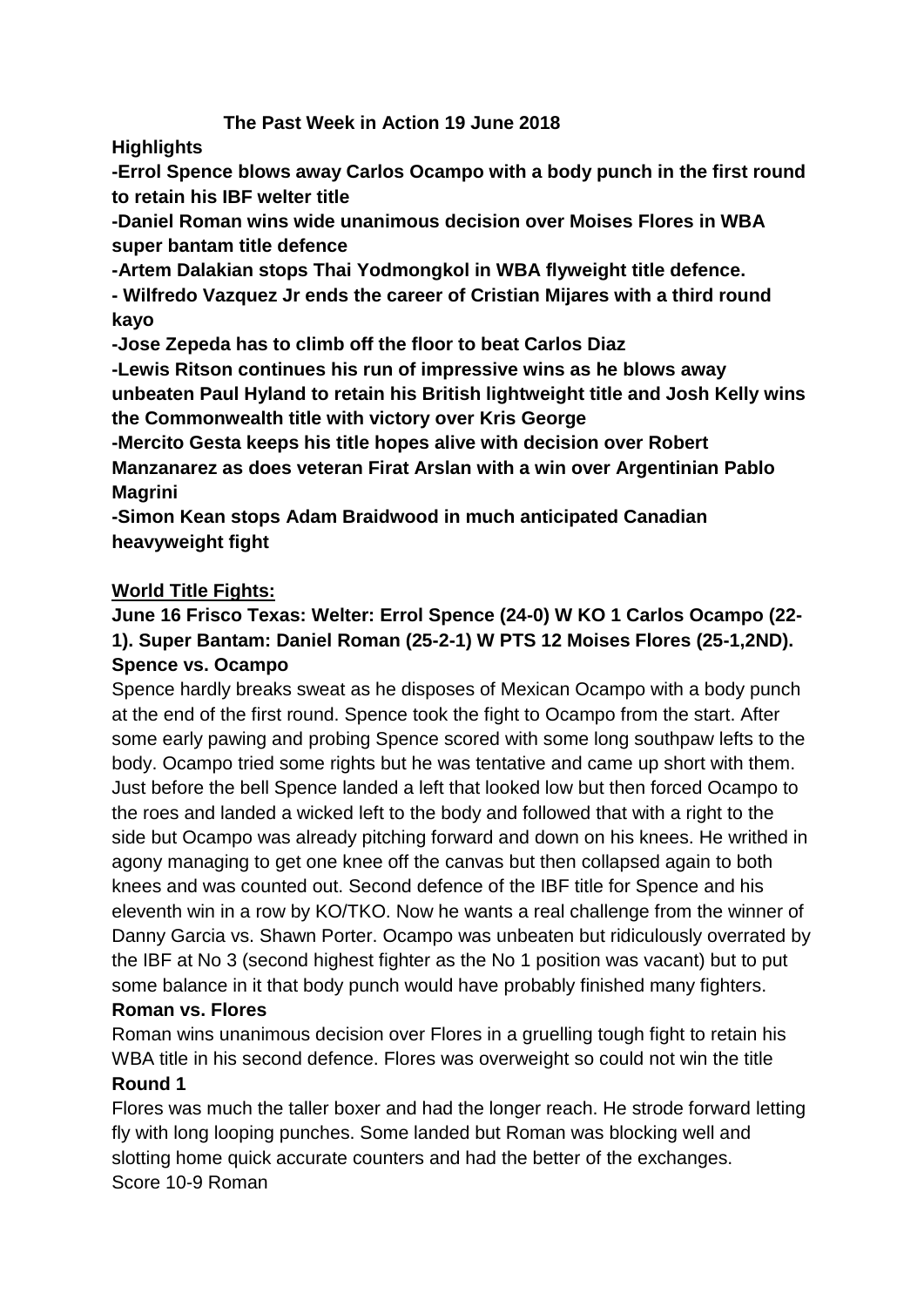# **Round 2**

Again Flores was marching forward slinging punches. Roman had no trouble getting inside and hooking to the body with both hands. He was quicker placing his punches well and outboxing the challenger.

**Score 10-9 Roman <b>Roman 20-18** 

# **Round 3**

Flores had a bit more success in this one as he set a high work rate and managed to land some hooks to the head. Roman was picking his punches finding gaps for his left hooks and thumping Flores with rights to the head and was doing the quality work.

Score 10-9 Roman **Roman 30-27**

# **Round 4**

Flores worked hard in this round. Sometimes it was a case of head down and swing but he was connecting with some of those shots and with some hooks when he moved inside. Roman continued to counter and he was landing heavier punches including a good left hook and left uppercut which had the skinny legs of Flores shaking.

Score 10-9 Roman **Roman 10-36** Roman 40-36

# **Official Scores: 40-36 and 39-37 Roman and 38-38 Round 5**

A clear round for Roman. He outboxed and outpunched Flores. He was catching Flores with solid counters and working inside with uppercuts and hooks. He stopped Flores in his tracks with a left hook and continued to rake Flores with body punches Score 10-9 Roman **Roman 10-9 Roman 50-45** 

# **Round 6**

This was a much closer round. Flores just kept pumping out his punches. There was not a lot of power or accuracy. Roman was doing the better quality work pounding hooks to the body and blocking and dodging many of the swinging punches from Flores

Score 10-9 Roman **Roman 10-9 Roman 60-54** 

# **Round 7**

Flores was as gutsy as hell. He looked tired but just kept walking forward swinging. There was no snap in his punches but there was quantity and that was enough to give him the edge over the more precise punching of Roman

Score 10-9 Flores **Roman 69-64**

# **Round 8**

A tiring Flores continued to walk into punishment in this one. Roman was peppering Flores with hooks and uppercuts as he walked forward but Flores kept marching in and had some success with his long shots. He was making Roman fight three minutes of every round but the body punches were taking their toll and Roman was making Flores pay for every forward step.

Score 10-9 Roman **Roman 79-73**

**Official Scores: 80-72 and 78-74 for Roman and 76-76 Round 9**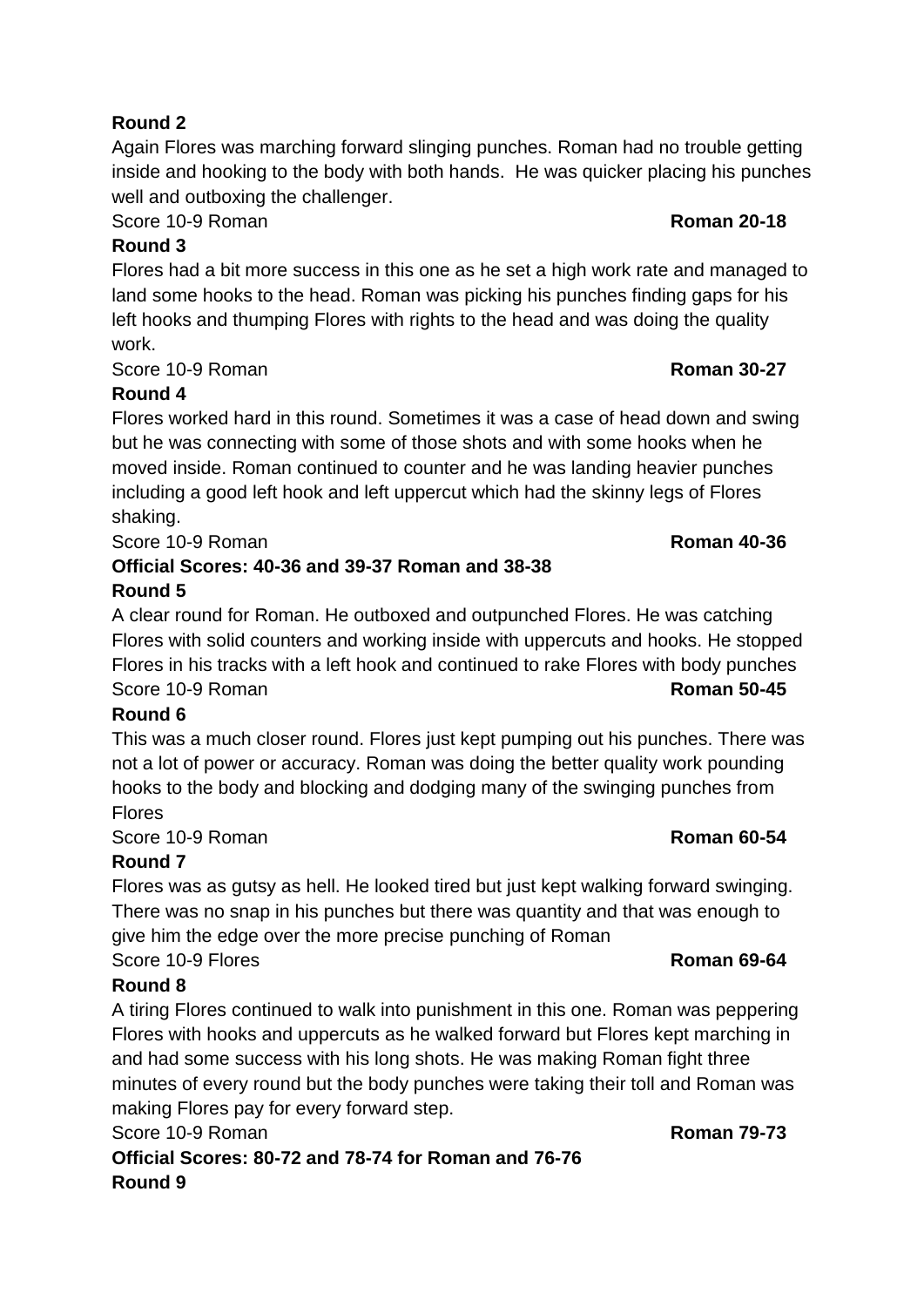Both fighters switched to southpaw briefly in this round. Flores was staying in the fight just by pumping out his punches. Over the last minute of the round Roman began to drive Flores back giving the challenger a torrid time as he punished him with hooks and uppercuts.

**Score 10-9 Roman <b>Roman 89-82** 

# **Round 10**

In the early rounds Roman had been prepared to let Flores get on the front foot and counter him but things had changed. Now Roman was on the front foot digging home hurtful body punches as he switched to southpaw. An exhausted looking Flores was the one under pressure but he took the punishment and tried to fight back. You wonder where he gets the strength from. His spindly legs would not look out of place on a flyweight-in fact they would not look out of place on a fly-but he is tougher than he looks.

**Score 10-9 Roman <b>Roman 199-91 Roman 99-91** 

## **Round 11**

Flores actually ran out of corner at the start of this round looking to get to work early. Unfortunately he was soon winging and swinging and swishing air. Roman was also looking tired now and switching guards but he was still landing hard accurate punches. He staggered Flores and then launched a furious attack but Flores did not crumble.

Score 10-9 Roman **Roman 109-100**

#### **Round 12**

Roman took the last round. Somehow Flores managed to continue to throw punches but Roman was landing brutally to head and body. A couple of time it looked as though Flores had nothing left but he just kept throwing his hands forward and shaking off the counters that Roman landed.

Score 10-9 Roman. **Roman 119-109**

## **Official Scores: 120-108, 118-110 and 116-112 all for Roman**

The 28-year-old from California takes care of his mandatory defence so now can look for some lucrative voluntary defences or unification fights. The big attraction would be a fight against Diego De La Hoya but De la Hoya is No 1 challenger to the WBO champion Isaac Dogboe so it remains to be seen which way De La Hoya wants to go. Meanwhile having won and defended his title in Japan Roman now need to build a bigger profile in the US. Flores, a former IBO and interim WBA champion was having his first fight since being flattened in June last year by a punch from Guillermo Rigondeaux which the referee ruled legal only for the Nevada Commission reverse the decision and declare it a No Decision. At 5'9" he is much too tall to be fighting at 122lbs and after failing to make the weight a move up to feather or super feather would seem sensible. He set a punishing pace in this fight but his lack of power and accuracy meant that much of his work was wasted.

**Hato Rey, Puerto Rico: Light Fly: Angel Acosta (18-1) W TKO 12 Carlos Buitrago (30-4-1). Acosta vs. Buitrago**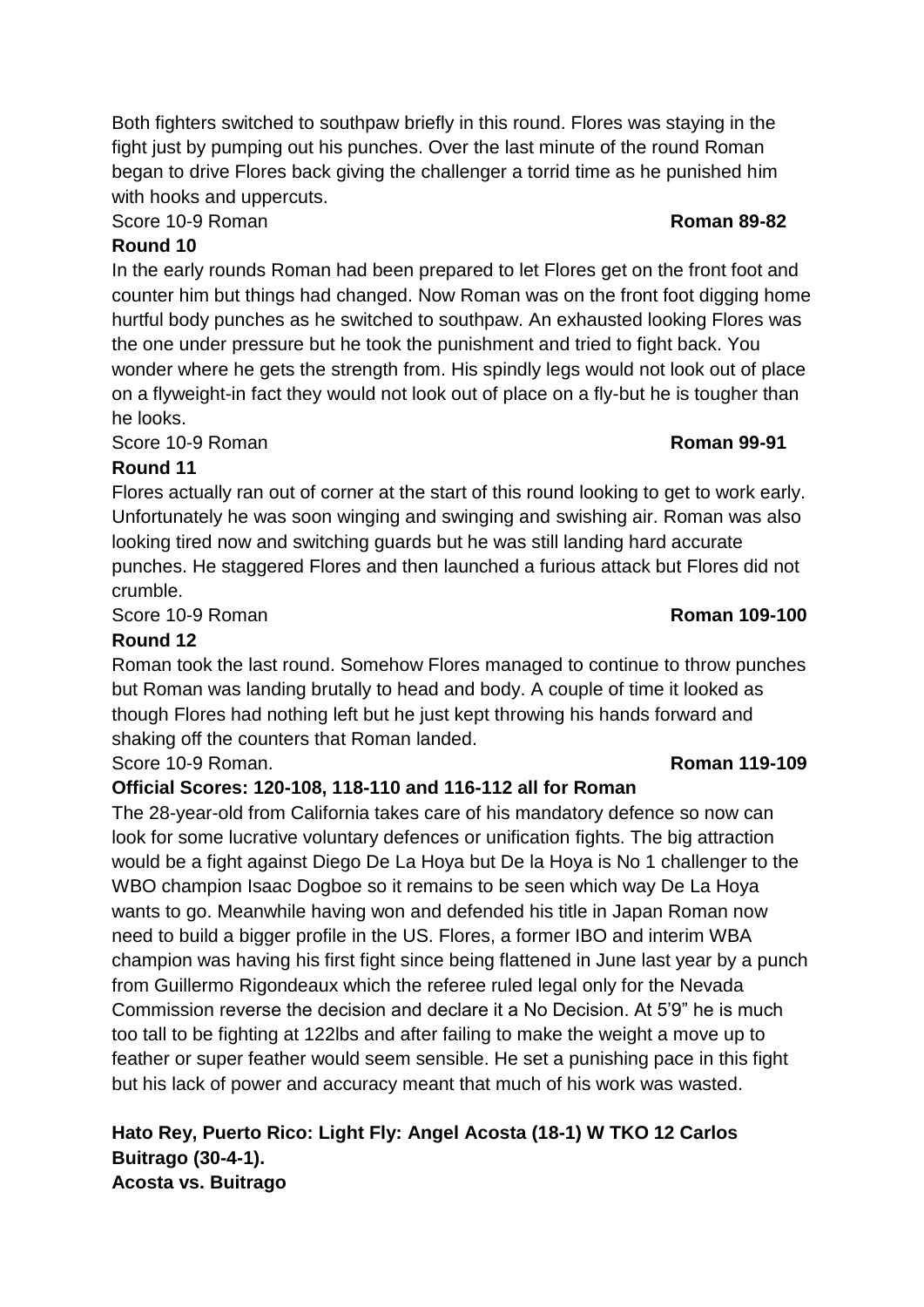Acosta retains the WBO title with last round stoppage of courageous Buitrago. **Round 1**

Acosta opened up early tracking Buitrago and unleashing sweeping hooks and quick straight rights. Buitrago scored with some classy jabs and right counters but it was Acosta's round

Score 10-9 Acosta

# **Round 2**

This round was closer. Buitrago again did some good work early with his jab and banged through some good rights. Acosta came on strong at the end of the round taking Buitrago to the ropes and scoring to the body with hooks from both hands to just have the edge.

Score 10-9 Acosta **20-18** 

## **Round 3**

Acosta gave Buitrago a torrid time at the start of this one. He took the challenger to the ropes and hammered away to head and body until Buitrago eventually used a stiff jab to get off the ropes. Acosta exploded again over the last minute of the round firing hooks and straight rights with Buitrago countering when he could but taking a lot of punishment.

Score 10-9 Acosta **30-27** 

# **Round 4**

Buitrago spent the whole of this round with his back to the ropes trying to fend off relentless attacks from Acosta. He was twice warned for holding and was worked over heavily as Acosta battered away at his defences landing head-jarring shots from both hands.

Score 10-9 Acosta **Acosta** Acosta Acosta Acosta Acosta Acosta Acosta Acosta Acosta Acosta Acosta Acosta Acosta Acosta Acosta Acosta Acosta Acosta Acosta Acosta Acosta Acosta Acosta Acosta Acosta Acosta Acosta Acosta Acosta

## **Official Scores: 40-36, 40-36, 40-36 all for Acosta Round 5**

Another round for Acosta but not so clearly. Buitrago was showing good defensive moves and with Acosta trying to just walk forward with no thought of defence Buitrago was able to score some hard rights but for much of the round Acosta was getting through with hooks to the body and straight rights.

Score 10-9 Acosta **50-45** 

# **Round 6**

Acosta was marching forward loading up on his punches throwing sweeping hooks to the body and straight lefts and rights to the head. He was ignoring defence which allowed Buitrago to clobber Acosta with right counters but Acosta kept coming. Score 10-9 Acosta **60-54** 

# **Round 7**

Acosta piled forward in this round focussing almost exclusively on the body. He was raking Buitrago with hooks with Buitrago counter with body punches of his own. Acosta's attacks lacked some of the frenzy of the earlier rounds but Buitrago was being outworked .Score 10-9 Acosta Acosta **70-63**

**Round 8**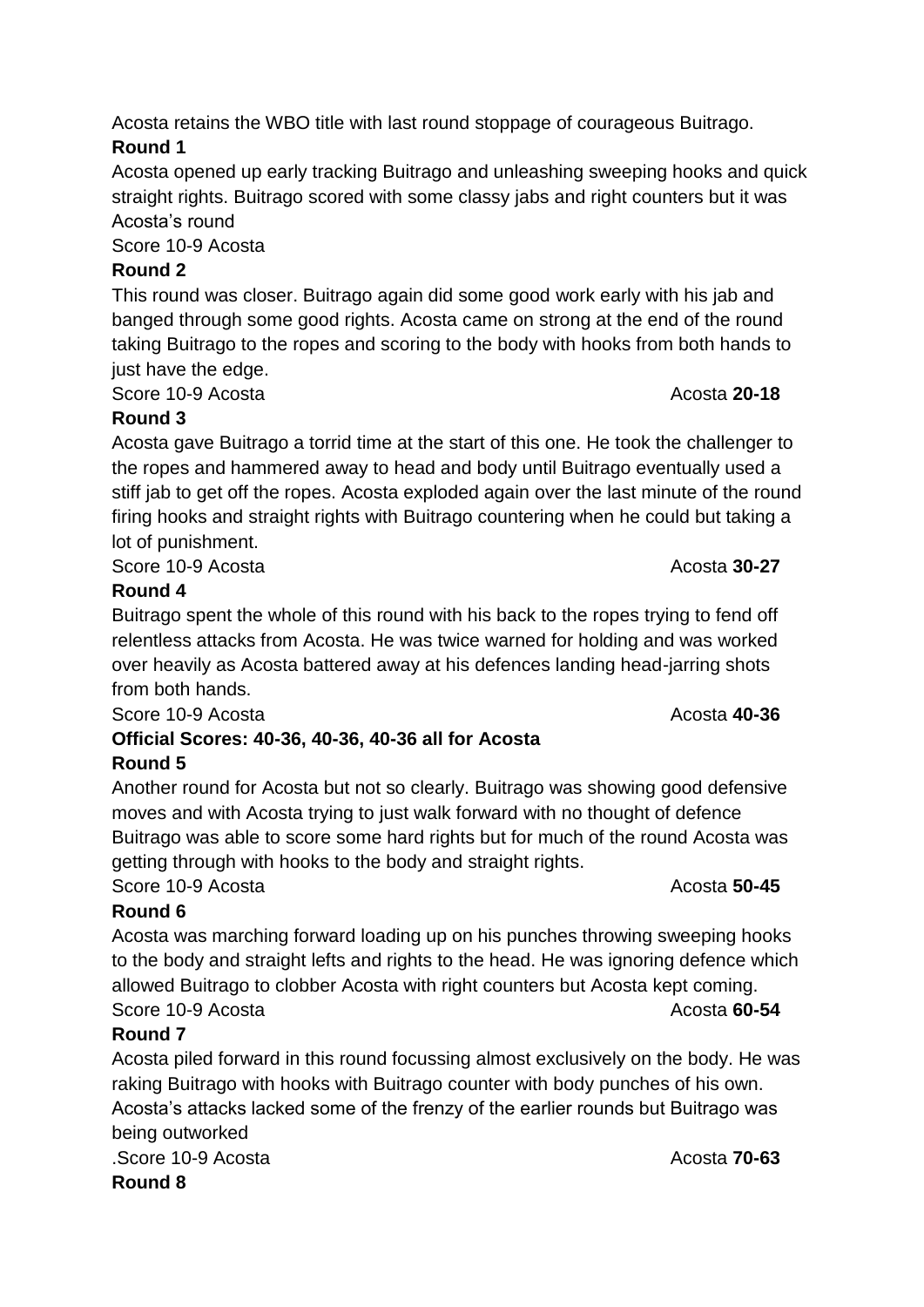After an early spurt Acosta slowed down in this one and Buitrago was able to get on the front foot and force Acosta back with his jab. Acosta exploded in bursts but for me Buitrago just did enough to take the round.

# Score 10-9 Buitrago **Acosta 79-73** Acosta 79-73

## **Official Scores: 80-72, 80-72, 80-72 all for Acosta Round 9**

Another round for Buitrago. Acosta's work rate had dropped and Buitrago was able to score with his strong jab and slide through left hooks to the body. Acosta was missing more than in the early rounds and looked to be tiring from the frantic pace he had set.

Score 10-9 Buitrago **Acosta 88-83** Acosta 88-83

# **Round 10**

Acosta stepped up the pace at the start of this one putting Buitrago under pressure. Buitrago was now standing and trading rather than retreating and he was accurate with his jabs and left hooks and did enough to take the round.

Score 10-9 Buitrago **Acosta 97-93** Acosta **97-93** 

# **Round 11**

Acosta outworked Buitrago in this round. He pressed hard letting fly with hard head punches ignoring Buitrago's counters and whacking Buitrago to head and body Score 10-9 Acosta **Acosta** Acosta **107-102** 

# **Round 12**

Acosta launched a furious attack taking Buitrago to the ropes and landing a series of heavy head punches and Buitrago slid down the ropes. The referee sent Acosta to a neutral corner but Buitrago had not gone all the way down. He had sat on the bottom rope and was up quickly. After the eight count Acosta jumped on Buitrago and landed a couple of clubbing rights and the referee jumped in and stopped the fight. The 27-year-old Puerto Rican was defending the WBO title for the first time and keeps his record of scoring all of his win by KO/TKO. The only one of fights to have gone the distance was his unanimous decision defeat by Kosei Tanaka in a challenge for this same title in May last year." Chocorroncito" Buitrago 26 is now 0-4- 1 in five shots at a world title. He showed great skills here but lacked the power to take advantage of the often carelessly wide open Acosta. Don't rule out title chance No 6 sometime in the future.

# **June 17**

# **Kiev, Ukraine: Fly: Artem Dalakian (17-0) W TKO 8 Yodmongkol (50-4).**

Dalakian retains the WBA title with stoppage of Thai challenger Yodmongkol (Sirichai Thaiyen). From the first Dalakian was his flashy, quick unpredictable self. Dancing with hands down, constantly changing angles and leaping in with bursts of punches and out before the Thai could counter. Yodmongkol kept padding forward but was too slow and predictable. Dalakian really opened up in the forth standing in close and pounding Yodmongkol with a series of hooks and uppercuts as he added power to his poise. He then went back to using quick, lighter punches. Yodmongkol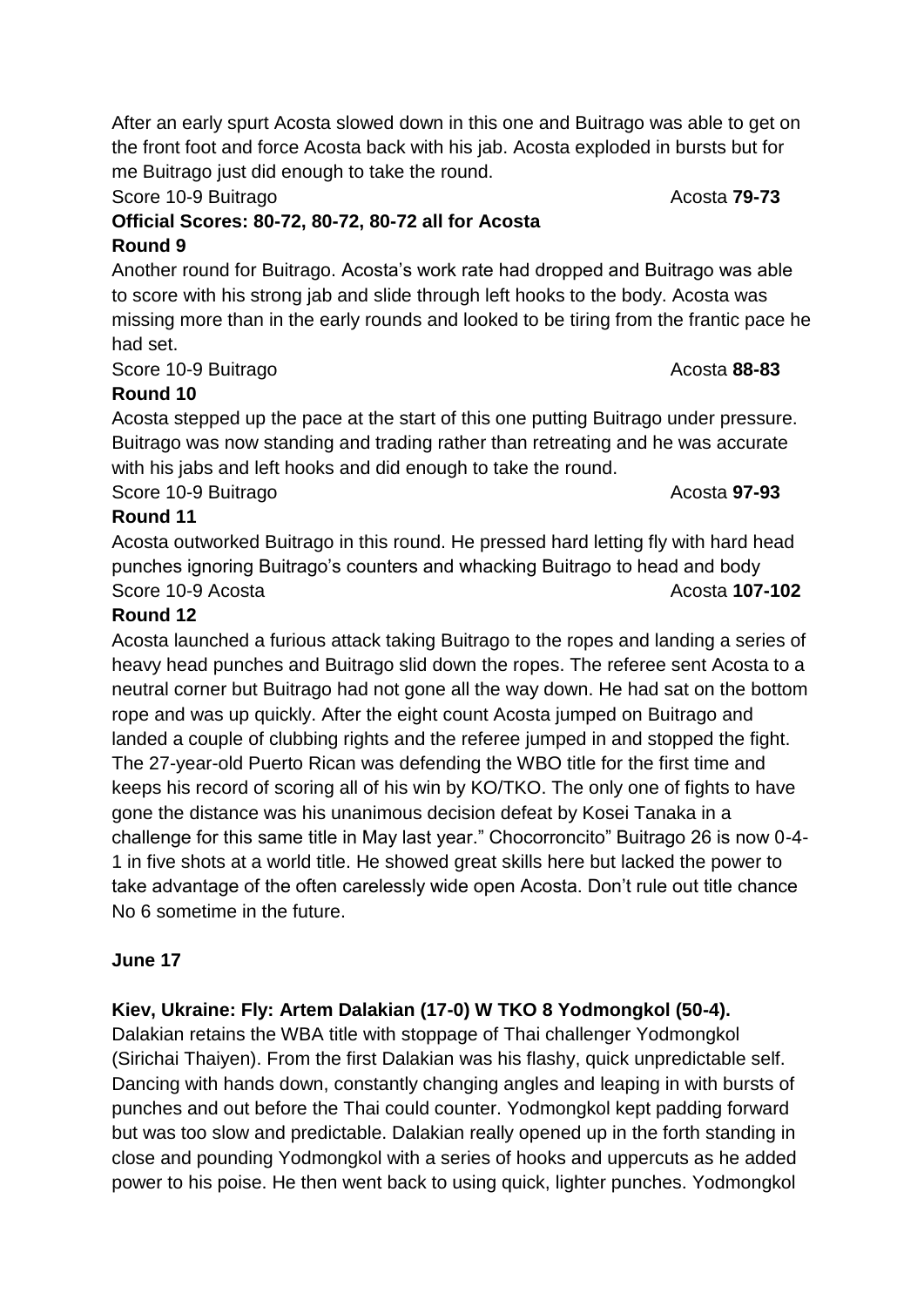was too slow to cut the ring off so Dalakian was rarely troubled. Fifteen seconds into the fifth round Dalakian floored Yodmongkol with a right hook. Yodmongkol was up quickly and after the eight count Dalakian stormed into the Thai landing heavily with both hands. Yodmongkol took plenty of punishment but by the end of the round had recovered and was tracking Dalakian around the ring trying to pin Dalakian down. Dalakian pretty well took a round off in the sixth not really looking to engage and Yodmongkol although pressing harder was still not able to bring Dalakian to battle. The seventh was an untidy round most of the way. Dalakian was still flitting around the ring and then leaping inside but the there was too much wrestling. Just before the bell Dalakian plunged home a left to the body and a right to the side of the head which seemed to daze the challenger and Yodmongkol pitched forward and down. He was up immediately but by the time the eight count was completed the round was over. In the eighth a right from Dalakian dropped the advancing Yodmongkol down on one knee. He looked shaken and after the eight count Dalakian scored with a series of thumping rights to the head and the referee stopped the fight. The 30-yearold Azeri-born Dalakian was defending the title for the first time. He had won it in February with a wide unanimous points win over Brian Viloria. With his style he will give any flyweight problems. Yodmongkol was just too slow and predictable to pose a threat to someone as quick as Dalakian. His only loss in his last 45 fights had been a fifth round stoppage against Juan Reveco for the secondary WBA title in 2014 but Reveco was also the only fighter of note he had met in those 45 fights.

#### **For undercard fights see under date below.**

#### **June 14**

## **Indio, CA, USA: Light: Mercito Gesta (32-2-2) W PTS 10 Robert Manzanarez (36- 2). Feather: Manny Robles (16-0) W TKO 9 Edgar Valerio (13-1). Gesta vs. Manzanarez**

Gesta keeps his hopes of a third world title fight alive as he takes majority decision over Manzanarez. Filipino southpaw Gesta forced the fight most of the way with Manzanarez using his longer reach to work on the outside. The styles did not really mesh and it was an interesting rather than exciting contests. Gesta edged rounds over the first half of the fight and Manzanarez was cut over his right eye in a clash of heads in the fourth. Manzanarez made some adjustments and did better from there scoring freely with his jab and right hooks. He lacked the power to stop the forward march of Gesta but was countering strongly and it was a very close fight. Gesta landed some useful rights in the ninth and after nine rounds of tactics they went to war in the tenth with the fight close enough for both fighters to feel they had won. The cards said Gesta was the winner with two cards of 96-94 and one reading 95- 95. Gesta, 30 has lost on points in two world title shots to Miguel Vazquez for the IBF light title in 2012 and in January this year to Jorge Linares for the WBA title. Gesta was unrated but this victory nets him the WBO NABO title so could get him rated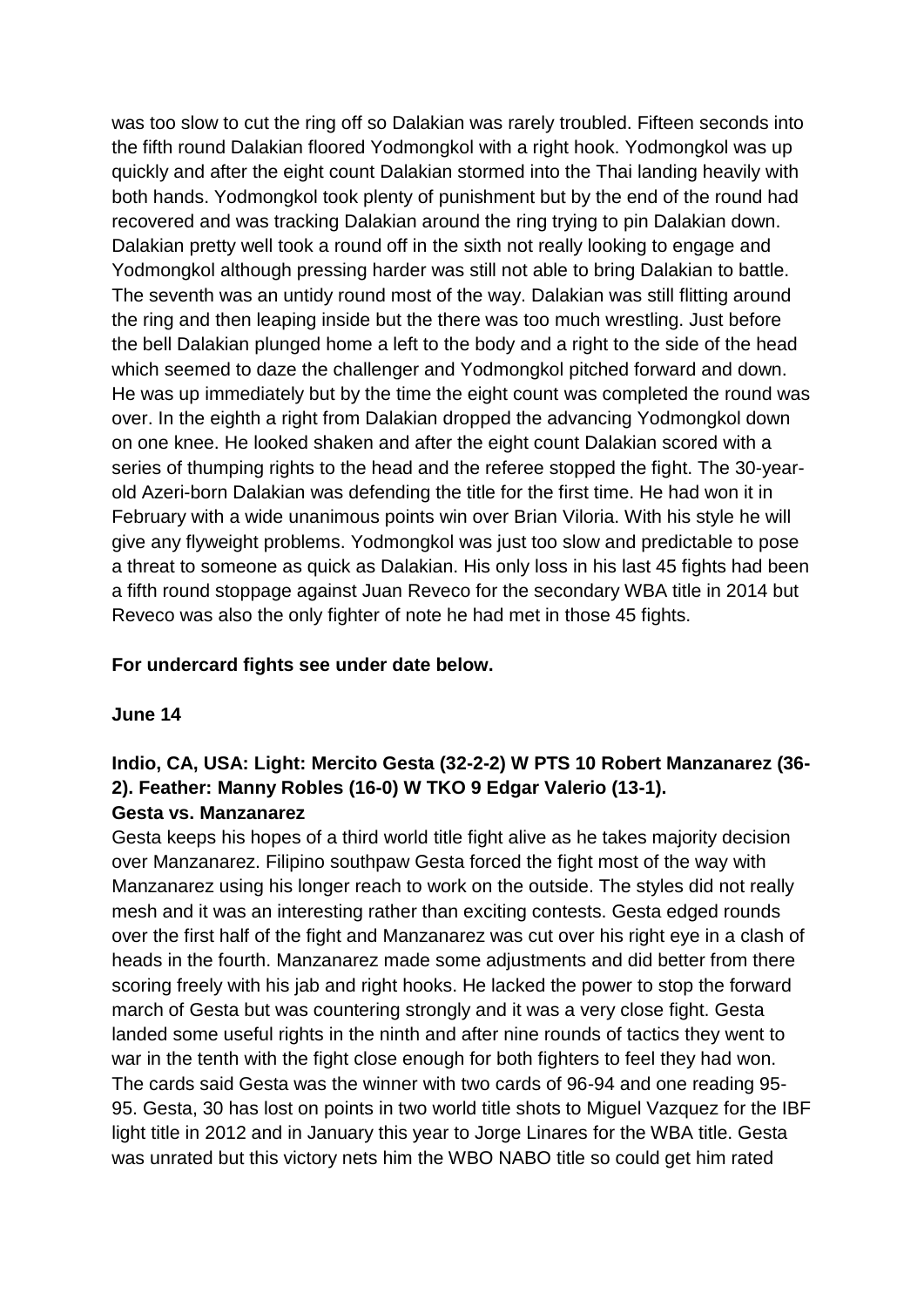again. Phoenix-born Manzanarez turned pro at 15 and is still only 23 so he has time to get over this loss.

## **Robles vs. Valerio**

Robles wins this match of two unbeaten Golden Boy hopes as he floors Valerio twice and stops him in the ninth. Robles had the edge from the start and floored Valerio with a left hook in the third. Valerio recovered and fought back hard, and in the eighth he wobbled Robles with right. Robles shook that off and in the ninth he landed a right that floored Valerio heavily. Valerio made it to his feet but he was pinned in a corner taking punishment and the fight was stopped. Robles. 24 wins the vacant NABF title. He was moving up to ten rounds for the first time but did not have to go that far as he registered his eighth win by KO/TKO and his fourth on the bounce. Los Angeles-based Mexican Valerio, 23, was also in his first ten round fight and at 23 he can come again.

## **Tokyo, Japan: Bantam: Hiroaki Teshigawara (17-2-2) W KO 5 Teiru Kinoshita (26-3-1). Super Fly: Ryuichi Funai (30-7) W KO 8 Warlito Parrenas (26-8-1). Light: Shuichiro Yoshino (8-0) W KO 9 Genki Maeda (6-3-1). Teshigawara vs. Kinoshita**

Teshigawara retains the WBO Asia Pacific title with kayo of Kinoshita. As expected Teshigawara was the aggressor early with southpaw Kinoshita trying to use good movement and counter punching to blunt Teshigawara's attacks. The stronger Teshigawara scored well with right hooks to head and body over the first two rounds and then floored Kinoshita with a right in the third. Kinoshita beat the count and Teshigawara was wild with his attacks and Kinoshita banged back to survive the round. The fourth was more even as Teshigawara took a breather after his efforts in the third but in the fifth a hard right dazed and cut Kinoshita and he was put down and counted out. The 28-year-old WBO No 7 makes it 10 wins by KO/TKO and is 12- 1-1 in his last 14 fights. The "Golden Yasha", so named for his blonde hair, is trained by former WBA and WBC super welter champion Koichi Wajima. Kinoshita. 32, suffers his second loss by KO/TKO. He was beaten by Zolani Tete and Jerwin Ancajas in IBF super fly title fights and was rated No 4 in Japan. He is Japanese Korean with his birth name being Tae-Il Park.

## **Funai vs. Parrenas**

Funai comes back from the brink of defeat to beat Parrenas in the eighth round. Funai did some good work early with his jab but Japanese-based Filipino Parrenas built a lead with his swarming, aggressive attacks. Funai was cut over both eyes once from a punch and once from a clash of heads but in the sixth he scored with a vicious left to the body that had Parrenas hurt. Parrenas fought back hard and Funai was cut again over the left eye. After seven rounds Parrenas was in front 67-66 twice and 69-64on the cards. Funai was bleeding heavily and in deep trouble but two body punches in the eighth had Parrenas backing up and he was shaken by a right and put down by a series of punches and counted out. Funai, 32, wins the vacant WBO Asia Pacific title and gets win No 21 by KO/TKO. He is rated IBF 7/WBO 12/WBC 13 and is 14-1 in his last 15 fights. Parrenas, 34, falls to his sixth loss by KO/TKO. He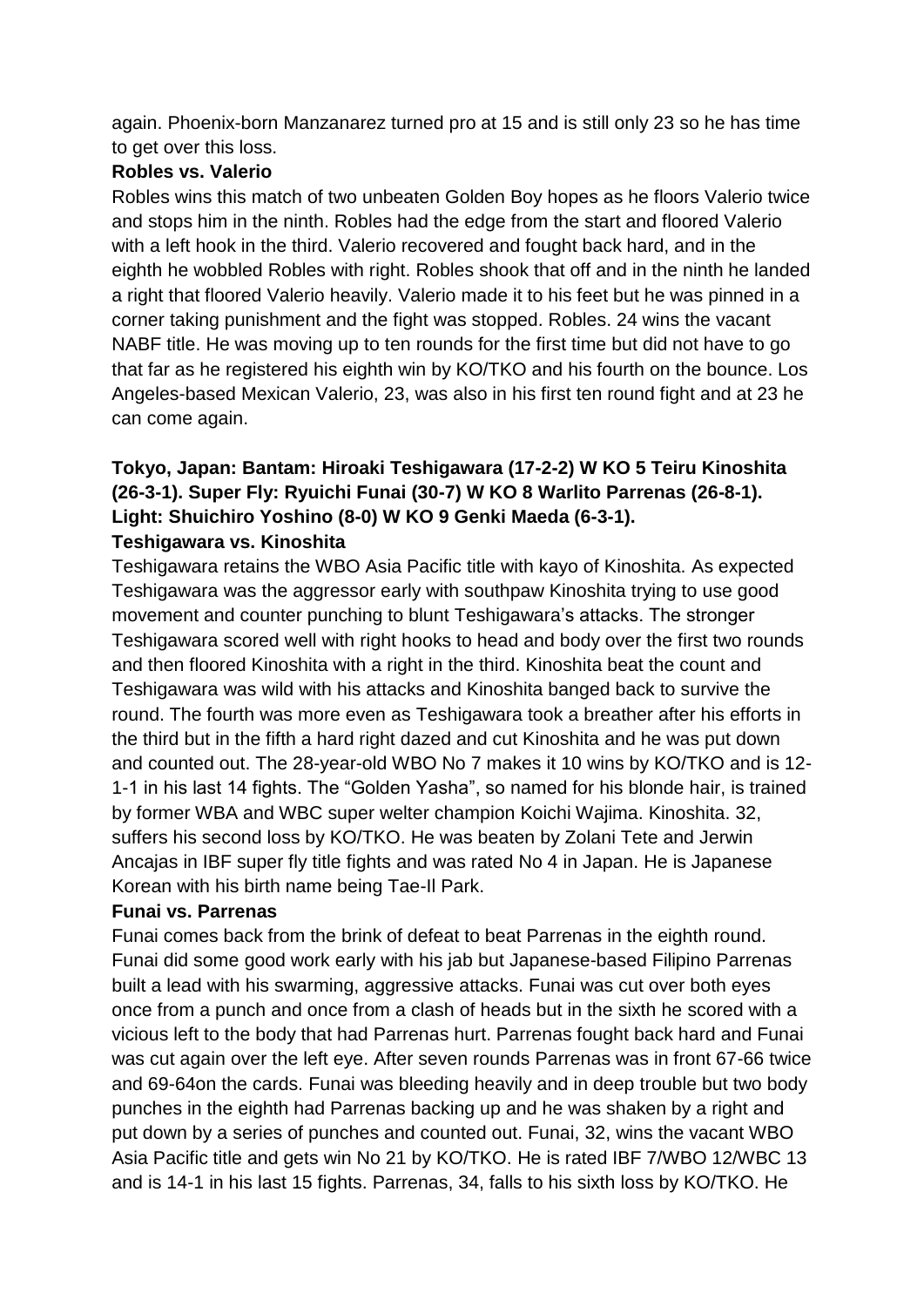was 9-1-1 going in with the draw against title challenger David Carmona and the loss to Naoya Inoue.

## **Yoshino vs. Maeda**

Prospect Yoshino much too good for modest Maeda and retains the national title in his second defence. The 5'11" (180cm) Yoshino had big physical edges. Maeda tried to bull his way inside but Yoshino scored with straight rights and left hooks. A right floored Maeda in the third. He rebounded well and competed strongly in the fourth but after five rounds Yoshino was comfortably in front on the cards at 49-45 twice and 50-45. Uppercuts from Maeda brought blood from Yoshino's nose in the sixth but Yoshino dominated the seventh and eighth and a left-right in the ninth floored Maeda. He struggled to his feet but was counted out. Yoshino, 26, won the national title in his sixth fight and this is his second defence of the title. Although he has had only eight pro fights he was 104-20 as an amateur and is one to watch. Maeda, the Japanese No 7, was moving up to ten rounds for the first time. He was game but was outclassed.

## **June 15**

# **London, England: Heavy: Joe Joyce (5-0) W KO 1 Ivica Bacurin (29-14-1). Joyce vs. Bacurin**

If you can't say anything good then don't say anything and I am very tempted to do just that for this farce. Joyce hardly broke sweat as he padded after a very reluctant Bacurin who just circled the perimeter of the ring. Joyce scored with one right but when he landed two punches which no more than brushed the top of Bacurin's head the Croatian collapsed to his knees holding the back of his head and was counted out after just 114 seconds. As a contest it was farcical and the only reason I don't describe it as a disgrace is the Bacurin was a very late substitute. He had no chance. He was having his second fight in five days, was much smaller than the 6'6" Joyce and outweighed by 45lbs. It was obviously hard to find a suitable substitute at such short notice. Regretfully this was carried live by a free TV channel when I would rather it had been hidden away somewhere as it was a terrible advert for boxing and yet somehow promoter David Haye and the TV team actually tried to talk up the win. Joyce is better than this and hopefully his next match will give him a chance to prove it.

# **Santiago de Chile, Chile: Super Middle: Julio Alamos (10-0) W KO 4 Felipe Pedroso (15-5). Super Light: Ramon Mascarena (10-0) W PTS 10 Hector Medina (4-5-1).**

## **Alamos vs. Pedroso**

Chilean champion "Engineer" Alamos wins the vacant South American title with fourth round win over Brazilian Pedroso. Alamos used his longer reach to dominate the first round scoring with his jab and rights to head and body. Pedroso attacked hard in the second but Alamos was just as comfortable on the back foot and landed some heavy counters. Fighting in his home city Alamos took the third and then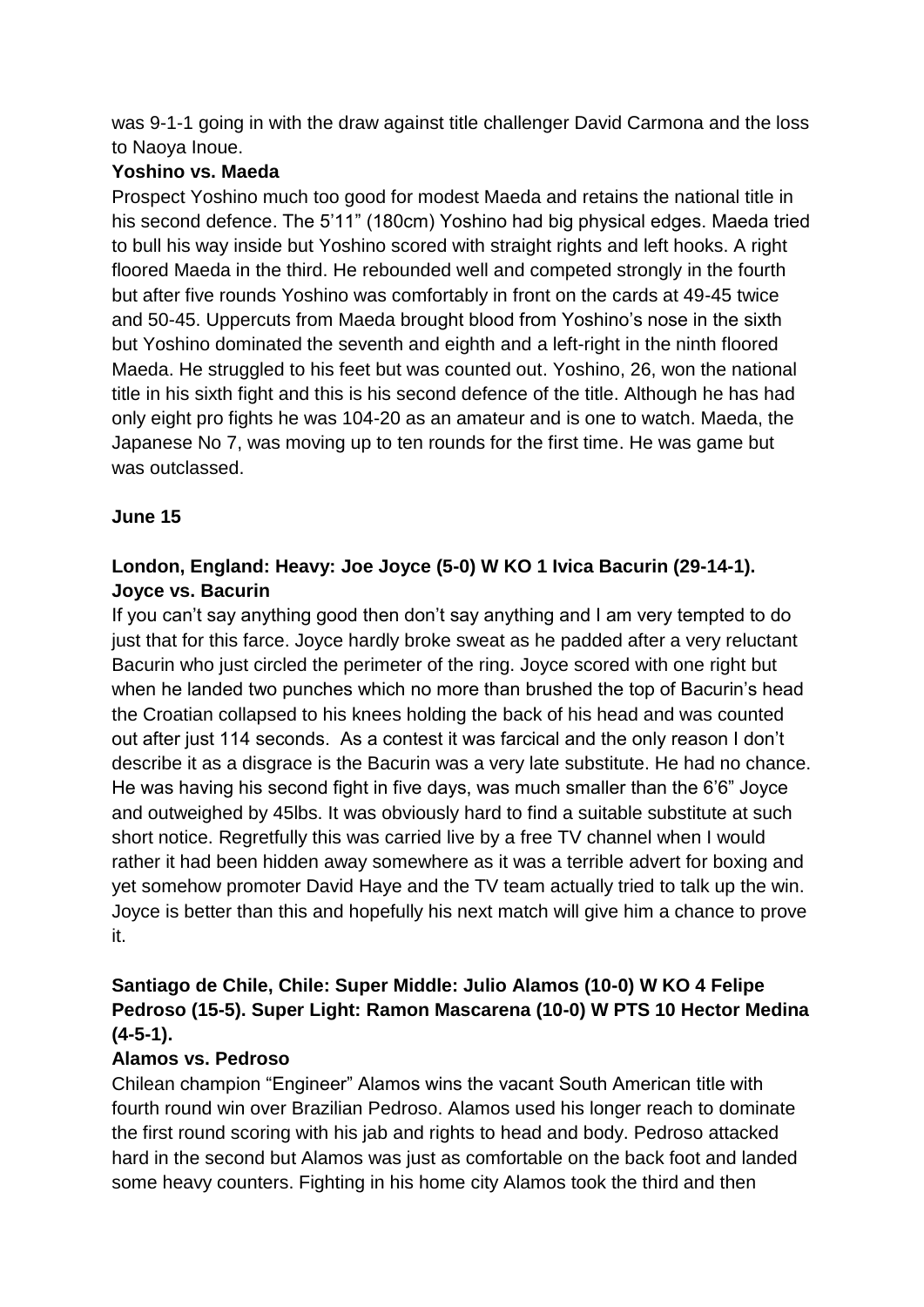landed a series of punches in the fourth with the final punch to the body putting Pedroso down and he was unable to beat the count. A former Chilean amateur champion Alamos gets his fifth win by KO/TKO. Fourth loss by KO/TKO for Pedroso including a fourth round stoppage by Ryota Murata.

#### **Mascarena vs. Medina**

Although the heavy favourite Mascarena has to fight hard to retain his national title with a close verdict against former victim Medina. Over the early rounds the fight went as predicted with the taller Mascarena outboxing Medina. However once Medina started to find the target with his rights Mascarena struggled. He still looked on his way to victory due to his early work but in the eighth the referee deducted a point from Mascarena for what the official ruled a deliberate butt. In the end Medina's conditioning let him down and Mascarena did enough over the last two rounds to take the verdict. Scores 95-94 twice and 96-93 for Mascarena. The 25-year-old from Iquique also holds the South American title. A former four-time Chilean champion as an amateur he had won a majority verdict over Medina in 2009. Medina was out of the ring for almost seven years before returning with a win in December.

**Middleton, England: Super Welter: Evaldas Korsakas (9-5-2) W RTD 2 Denton Vassell (25-4).** The end of the line could be near for former Commonwealth champion Denton Vassell after he was floored late in the first round and his corner retired him at the end of the second of this challenge for the BBB of C Central Area title. Big win for Hull-based Lithuanian southpaw Korsakas as he improves to 5-0-1 in his last six fights. The 33-year-old Vassell was 20-0 at the start of his career and his four losses had all been to very high quality opposition but this was a fight he was expected to win.

## **June 16**

# **Frisco, TX, USA: Super Light: Javier Fortuna (33-2-1,2ND) ND 4 Adrian Granados (18-6-2,1ND). Feather: Steven Fulton (13-0) W TKO 9 Jesus Ahumada (14-2,1ND). Welter: Yordenis Ugas (22-3) W TKO 2 Jonathan Batista (17-14). Fortuna vs. Granados**

An unfortunate ending to this one as Fortuna falls through the ropes and hits his head on a table leading to his being fitted with a neck brace and leaving the ring on a stretcher. Although he had height and reach on his side Granados was looking to force Fortuna back to the ropes and work inside. Fortuna was firing quick counters on the back foot but was not interested in fighting inside and the round was messy. Fortuna was cautioned both for holding and pushing Granados head down. Granados became frustrated over Fortuna's actions and on one occasion he forced his head up lifting Fortuna off his feet and dumping him on the floor. Fortuna had a better second as he held less and punched more. He was scoring with quick punches at distance and getting the better of the exchanges even when pinned to the ropes. Granados was relentless in the third rolling forward bulling Fortuna around the ring and working the body in close. Fortuna was doing plenty of holding and at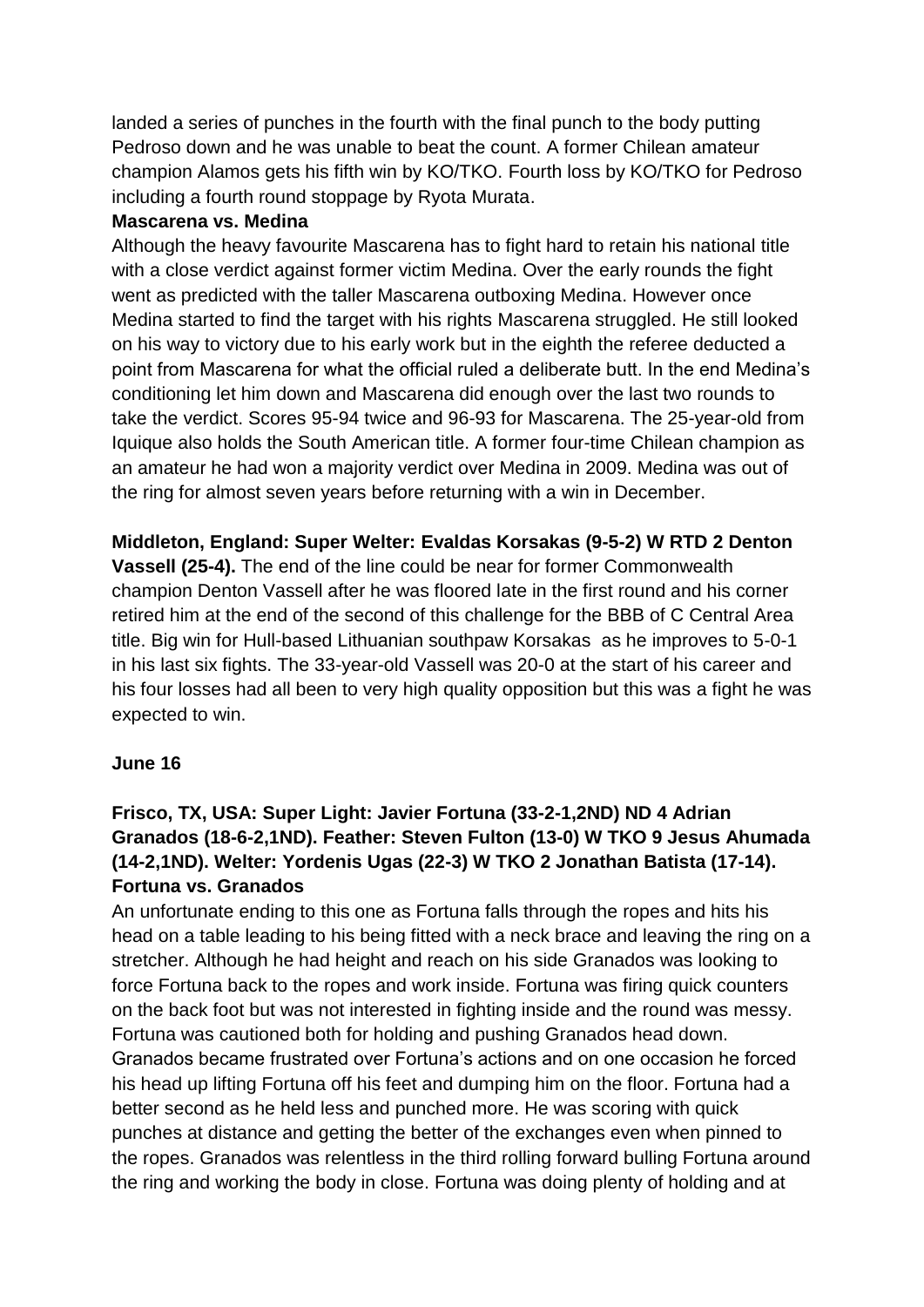the bell they were exchanging some wild shots. Granados was on top of Fortuna in the fourth getting home some hooks to the body. Fortuna landed some punches to the back of the head and was penalised a point for them. Fortuna was just not able to keep Granados out so resorted again to holding and lost another point. Fortuna was angered by the deductions and stormed forward throwing wild punches and landing some rights to the head. They clinched and Granados forced Fortuna back to the ropes and the Dominican fell out of the ring between the second and third ropes with his head seeming to land on a ringside table. He was kept immobile whilst fitted with a neck collar and taken from the ring on a stretcher with the fight being ruled a No Decision. Both fighters were coming off loses and both badly needed a win so a disappointing outcome.

#### **Fulton vs. Ahumada**

Fulton gets late stoppage win over tough Ahumada. Fulton was in charge when he could keep the aggressive Ahumada on the outside but the inexperienced Mexican was dangerous and was very much in the fight before the finish. Fulton landed a series of hard shots in the ninth that had Ahumada rocking and the fight was stopped. The former National Golden Gloves champion from Philadelphia is a Muslim and has to plan his fights to ensure he can observe Ramadan. He has six wins by KO/TKO and was going past eight rounds for the first time. WBC Youth champion Ahumada lost his first pro fight. He had the experience of going ten rounds in a fight in December and was 14-0 going in to this one.

#### **Ugas vs. Batista**

Ugas protects his IBF rating with destruction of Batista. The classy Cuban floored Batista twice in the first round but Bautista survived. That was a temporary reprieve and Ugas put Batista down twice more in the second before the fight was stopped. The 31-year-old former top amateur looked to have no future in boxing after losing back-to-back fights to Emmanuel Robles and Amir Imam in 2014 and then dropping out of boxing for two years. Since returning he has scored impressive wins over Jamal James, Bryant Perrella, Thomas Dulorme and Ray Robinson. Those win have taken him to No 2 in the IBF ratings. He can't go to No 1 as none of those victims were in the IBF ratings when he beat them so although he is the highest rated challenger he can't be the mandatory challenger to Errol Spence. Dominican Batista is now 2-7 in his last 9 fights but he has been matched tough in most of those.

**Newcastle, England: Light: Lewis Ritson (16-0) W TKO 1 Paul Hyland Jr (18-1). Welter: Josh Kelly (7-0) W RTD 7 Kris George (14-2). Super Bantam: Gavin McDonnell (20-1-2) W PTS 12 Stuart Hall (21-7-2). Super Fly: Charlie Edwards (13-1) W TKO 3 Anthony Nelson (12-2). Cruiser: Arfan Iqbal (12-0-1) DREW 10 Simon Vallily (13-1-1). Light: Ricky Burns (42-7-1) W RTD 4 Ivan Njegac (10-6). Super Light: Glenn Foot (23-3) W PTS 4 Sam Omidi (5-13-2). Ritson vs. Hyland**

Ritson scores yet another impressive victory as he cuts a swathe through the ranks of British lightweights. Hyland was quickly on the back foot with Ritson crowding him. Hyland was throwing some short hooks and countering Ritson as he came forward.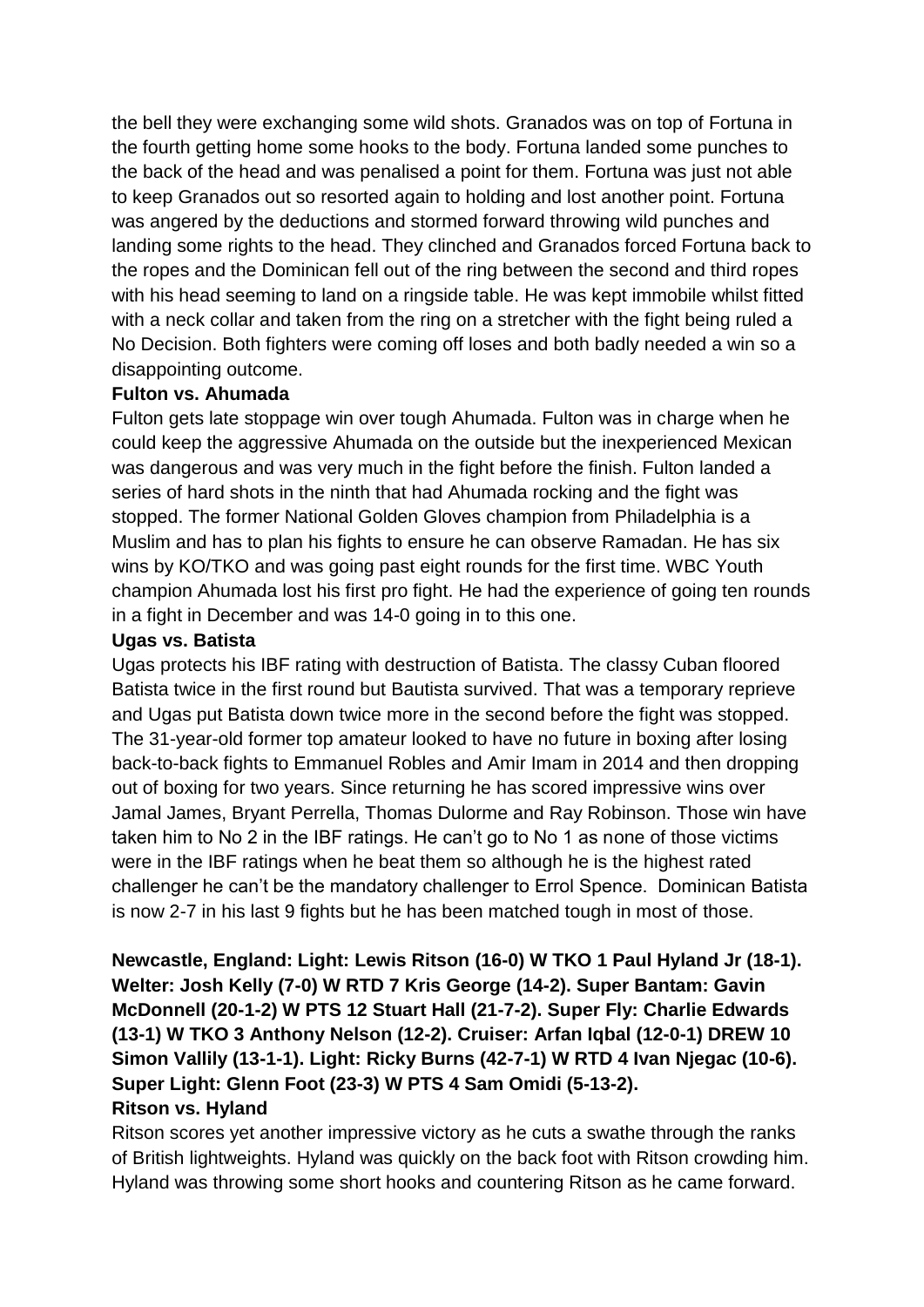Ritson was not throwing much as he looked for an opening. Ritson began to cut the ring off and landed some hooks of his own. Hyland stopped going backwards and stood and traded punches. Ritson scored with a couple of body punches and then cracked a right to the top of Hyland's head and Hyland went down on his rump. Hyland followed instructions from his corner and took the full eight count before getting up. Hyland chose to stand and trade in an effort to punch his way out of trouble but a series of hooks and uppercuts put him down again. He was up early and after the eight count dumbly walked forward punching and hooks from Ritson floored him for the third time. When got up the referee counted to eight and waived the fight over. Hyland looked capable of continuing but he made no protest over the stoppage. The 24-year-old "Sandman" was defending his British title. He won the title with a victory over 15-2-1 Robbie Barrett and stopped both 23-2 Joe Murray and 22- 1-1 Scott Cardle in defences. He took two attempts to make the weight but gets his tenth win by KO/TKO and hopefully a world rating. Belfast's Hyland had wins over Adam Dingsdale and Stephen Ormond but was never given a chance to get into the fight here.

#### **Kelly vs. George**

Kelly wins the Commonwealth title as champion George retires after seven rounds due to injury. As usual nothing Kelly does is usual. He was fighting with his hands down using only upper body movement to avoid George's punches and scoring with a few lightning quick left hooks and crosses. George stuck to his boxing showing a strong jab and scoring with rights. Neither fighter landed much in the second. George kept padding forward. He was generally too slow to catch Kelly but got through with one good right to the head. Kelly was just firing occasional flurries but ended the round with a sharp left hook to the body. The third was a round in which very little happened. George was not as aggressive as before and Kelly spent more time posing than punching. The fourth was a bit better. Kelly threw more and landed more without ever really shaking George. His best punch was a sharp right uppercut inside. The Australian was having difficulty landing anything on the elusive Kelly but was plugging away at his task. Kelly did all of the scoring in the fifth. He was still only punching in short bursts but was quick and accurate with his punches. The sixth was all Kelly as he chased George down landing with some long and short punches with George not firing much back. George made a fast start to the seventh but then Kelly took over pacing after George with both hands at his sides sweeping in punches from very different angles and the fight was becoming one-sided. At the end of the seventh George retired. The 24-year-old Sunderland "Pretty Boy" a 2016 Olympian continues to dazzle as he also retains the WBA International title. It was reported that George suffered breaks to both of his hands and a suspected broken jaw in the fight and certainly from the fifth he used his right less and seemed to be more intent on using it to guard his chin so a very gutsy performance in his second defence of the Commonwealth title.

#### **McDonnell vs. Hall**

McDonnell wins the vacant WBNC International title with unanimous decision over Hall. Both fighters have their own style and the fight action was predictable.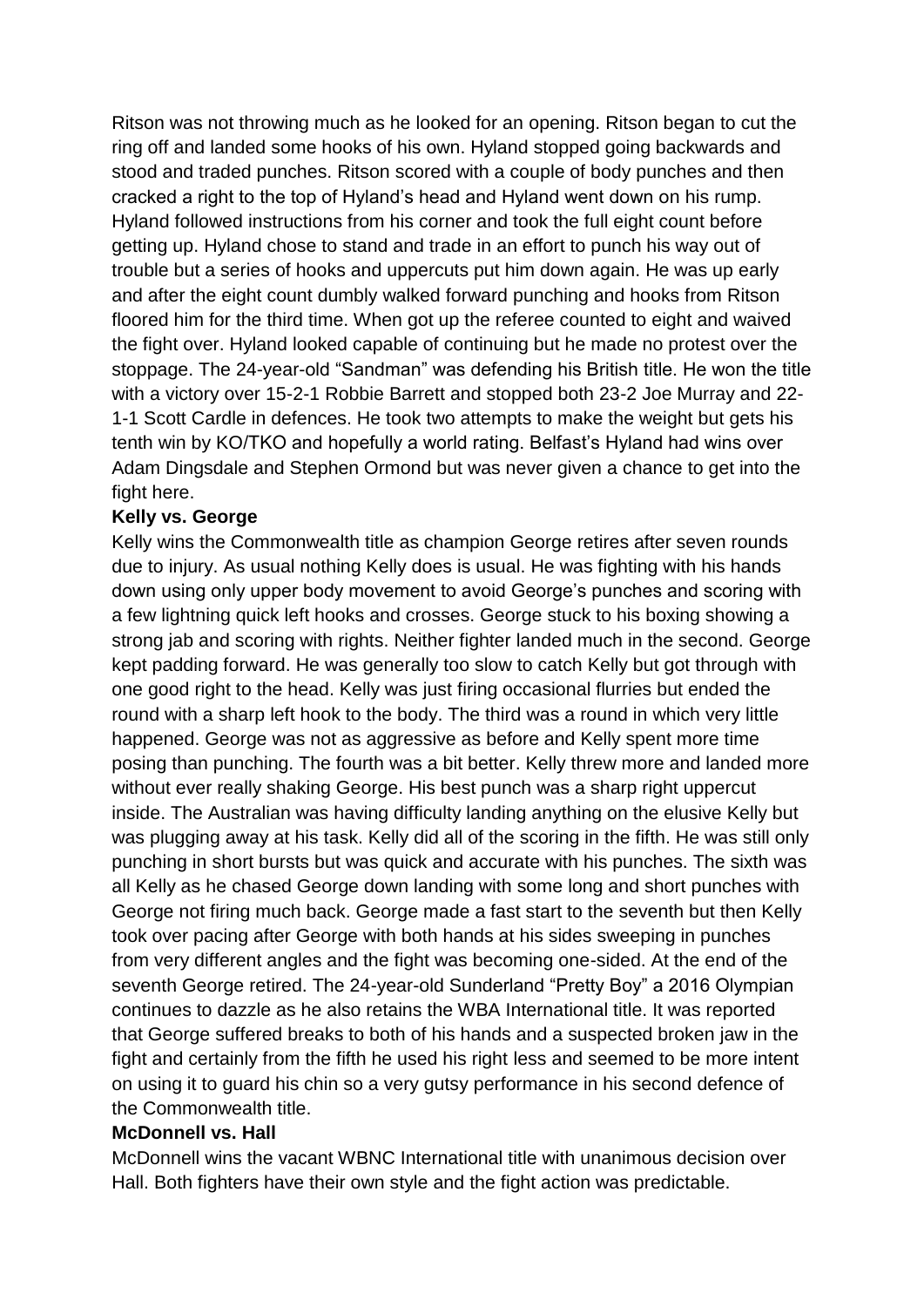McDonnell had height, reach and superior boxing skills, Hall is an aggressive pressure fighter who never stops coming. McDonnell had his jab on song early and did enough good work to capture the first three rounds. Hall had a good fourth scoring with a hurtful left and opening a cut over McDonnell's eye. Hall also landed a series of hooks inside in the fifth but over the next three rounds the accuracy of McDonnell's jab and some strong counters saw him edge ahead. Hall looked to be tiring in the eight and although McDonnell was cut over his other eye in the ninth he was doing enough to pocket the rounds. Hall never stopped his forward march but was cut over his right eye in the tenth and McDonnell boxed intelligently to the final bell. Scores 117-111 twice and 115-113 for McDonnell. The 32-year-old former unbeaten European champion is No 3 with the IBF and No 4 with the WBA. His only loss was a majority decision against Rey Vargas for the vacant WBC title in February last year so he will be hoping to land another title shot. Former IBF bantam champion Hall, 38, just keeps on going. Five of his losses have been in world title fights and he was No 8(6) in the IBF ratings going in. Another world title shot is probably beyond him but he is not the type to give up.

#### **Edwards vs. Nelson**

Edwards put on impressive show as he outboxes and then crushes Nelson inside three rounds. Nelson was sharp early firing rights with Edwards on the back foot shooting jabs. Nelson tracked Edwards around the ring with Edwards slotting quick jabs through Nelson's defence. The second again saw Nelson on the front foot but as he walked forward a short right uppercut inside dropped him on the canvas face down. He made it to his feet and when the action restarted landed some good rights and the ferocity of his attacks again had Edwards on the retreat. Edwards was scoring with jabs and hard counters and late in the round a straight right to the body saw Nelson go down on one knee clearly hurt. He was up at five and after the eight count drove forward scoring a good right in the last seconds of the round. With a 10- 7 round against him Nelson stormed forward in the third and landed a couple of rights but Edwards landed a beauty of a left hook. Nelson continued his forward march but Edwards now stood and traded and a devastating right to the chin sent Nelson face down on the canvas and the referee waived the fight off. Edwards, 25, wins the vacant WBA Continental title with his sixth win by KO/TKO. He is now having the fights he should have had before an overly ambitious challenge to John Riel Casimero for the IBF fly title in 2016 and is looking a much more complete fighter. Former British and Commonwealth champion Nelson, 32, took two years out after losing to Jamie Conlan in 2016 but had returned with a win in April this year. **Iqbal vs. Vallily**

Iqbal retains the English title with split draw against Vallily. It was a back-and-forth fight over the early rounds. Vallily was the bigger man and landed the harder punches but he was not using his jab enough and Iqbal was able to get inside and do enough effective work to edge in front. The fight was scrappy and messy at times and a bit disappointing. Vallily did well in the sixth but he was frustrated at not keeping Iqbal out and that frustration worked against him as he lost a point in both the seventh and eighth rounds for hitting on the break. That meant Vallily needed a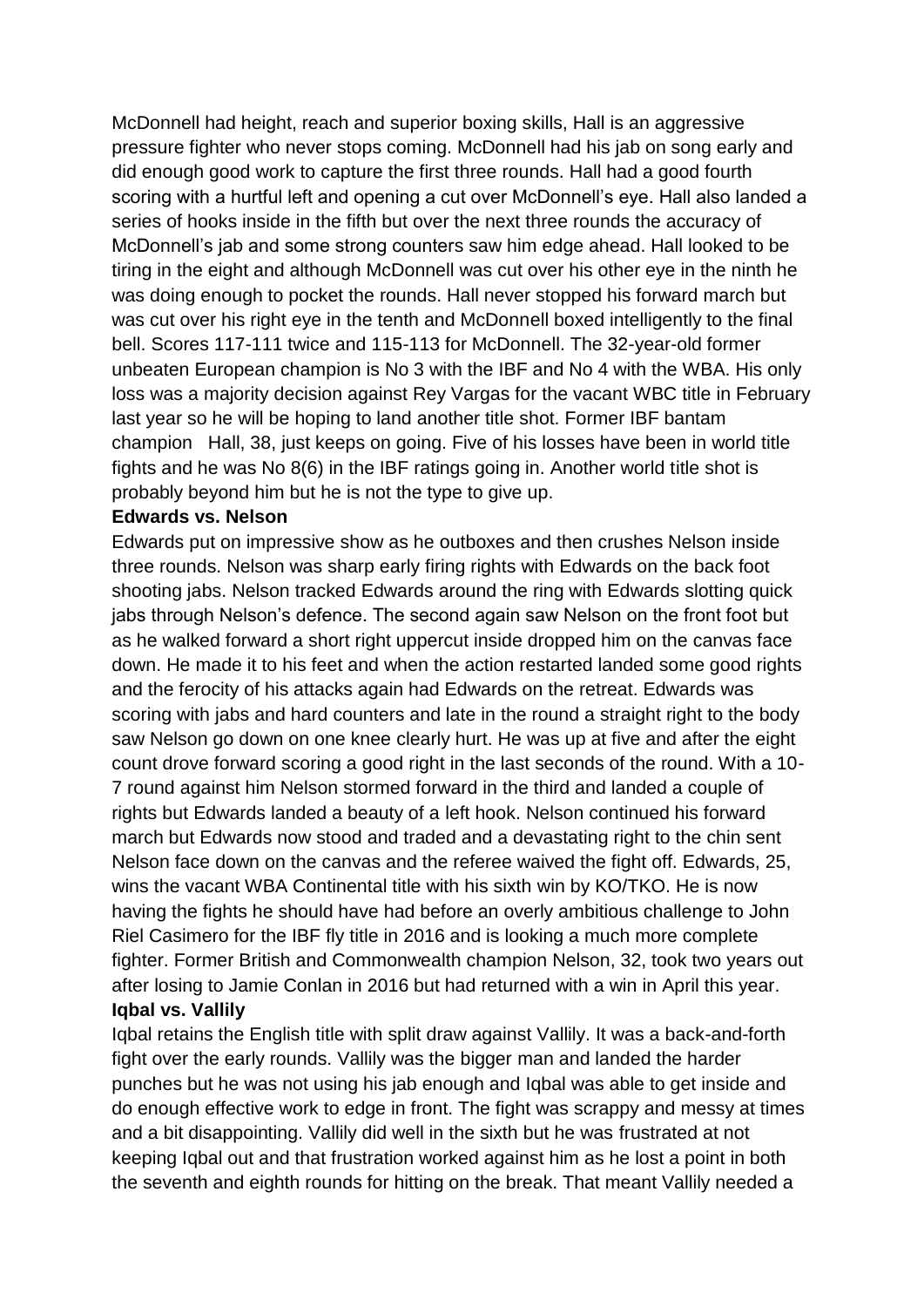strong finish or even a kayo to get into a winning position. He took the ninth staggering Iqbal with a heavy right and another big punch in the last had Iqbal in deep trouble and he had to hold desperately to the bell. Scores 95-94 Iqbal, 96-92 Vallily and 94-94 so those two infractions cost Vallily the title. The 27-year-old Iqbal was making the first defence of the title he won with an impressive fourth round stoppage of Wadi Camacho in July. The 32-year-old Vallily was an outstanding amateur taking gold medals at the British Championships and both the Commonwealth Games and Commonwealth Championships before turning pro at the age of 27. His only loss is a stoppage against Mairis Breidis in 2016. He threw away victory here with his indiscipline.

#### **Burns vs. Njegac**

Burns eases himself back with a comfort win over Croatian Njegac. Burns looked sharp in the first clearly outboxing Njegac and landing snappy right hooks. He worked solidly in the second and was scoring freely in the third but Njegac was absorbing the punches well. Burns began to focus on the body in the fourth and Njegac quickly began to fade but it was still a surprise when he retired at the end of the round. Now 35, Burns will probably continue to fight at lightweight and look to build his way back to the top. First loss by KO/TKO for Njegac.

#### **Foot vs. Omidi**

Commonwealth champion Foot gets a pay day in his native North East with points decision over poor Omidi. Foot won every round as the referee's 40-36 score shows and now he will be looking to cash in on his title. Omidi is 1-9 in his last 10 fights

## **Mexicali, Mexico: Light: Jose Zepeda (29-1,1ND) W KO 5 Carlos Diaz (26-**

**0,1ND).** Zepeda gets off the canvas to kayo Diaz and give him his first loss. Diaz came out punching putting Zepeda under pressure and looking dangerous with some swinging shots from both hands. Zepeda eventually began to bang back with southpaw lefts. In the second Zepeda's higher skill set came into play and he was scoring with his right jab. He was changing the angle of his attacks and easily dealing with the crude charge of Diaz. The third again went to Zepeda as he consistently found gaps for his right jab and countered Diaz's rushes with hooks and uppercuts. Diaz was dangerous with his swings and also with his head. Diaz walked through Zepeda's punches in the fourth pressing hard and late in the round he landed a right to the head and a left to the body and Zepeda went down on one knee badly hurt. He got up at eight and survived to the bell. Diaz continued to rumble forward in the fifth but was leaving himself open and Zepeda began to connect hard to head and body. He drove a tiring Diaz around the ring until Diaz dropped to the floor in a corner and was counted out. A close call for Zepeda but he comes away with his 24<sup>th</sup> win by KO/TKO. He was unfortunate to lose to Terry Flanagan for the vacant WBO light title in 2015 when he suffered a dislocated shoulder. He is rated No 6 super light by the WBO but this win over WBO No 3 light Diaz puts him line for a title shot against Ray Beltran. Diaz, 23 had scored wins over Roberto Marroquin, Sergio Puente and Emanuel Lopez and was also rated No 9 by the WBA but his defence let him down here.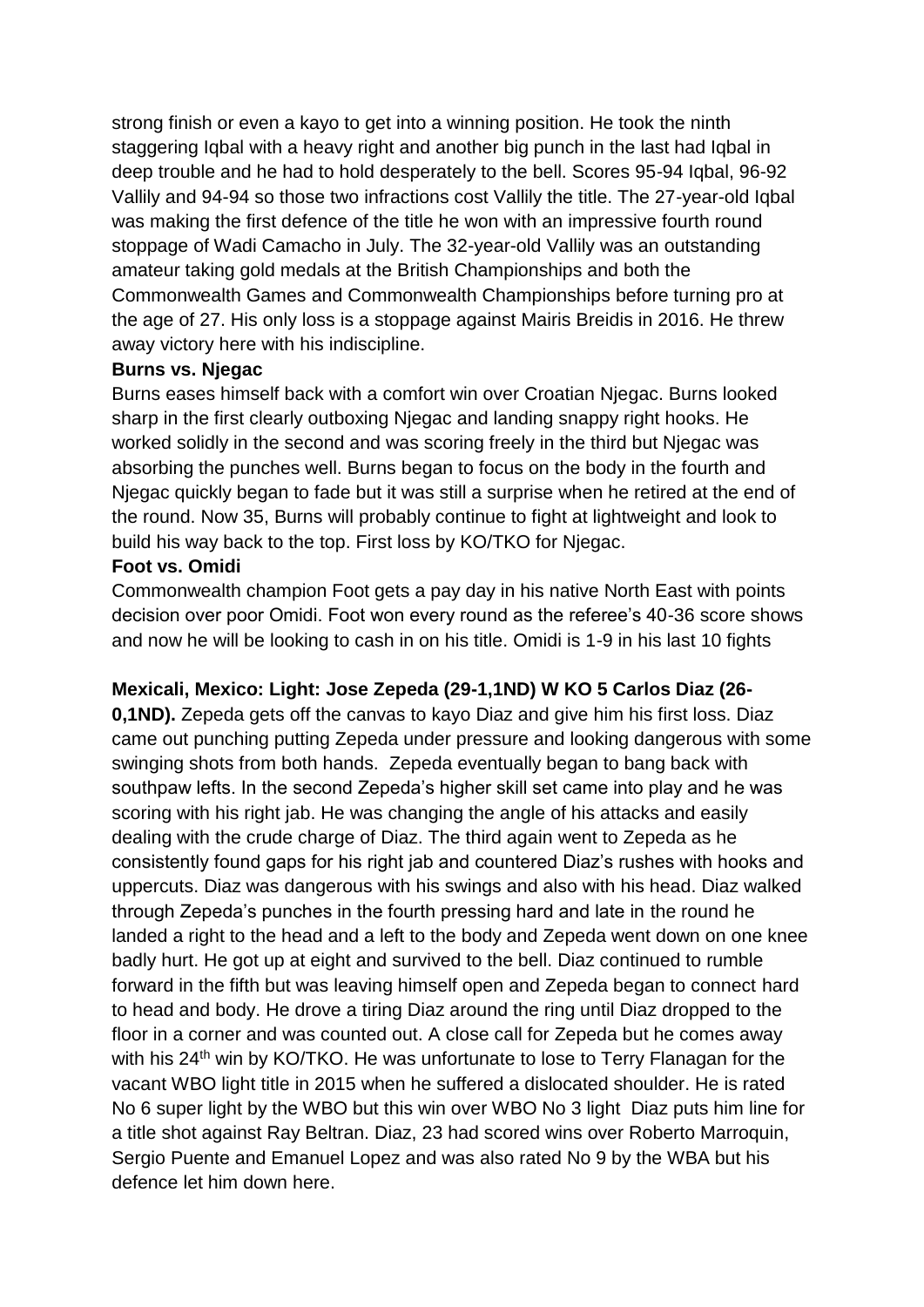# **Gomez Palacio, Mexico: Light: Wilfredo Vazquez Jr (25-7-1) W KO 3 Cristian Mijares (59-9-2). Welter: Jose Lopez (28-6-2) W PTS 10 Roberto Ortiz (35-3-2) W Vazquez vs. Mijares**

A right from Vazquez signals the end of a great career for Mijares. Southpaw Mijares was in the back foot looking to counter in the first. Vazquez was tracking him around the ring seeking openings so it was a cagey start with neither fighter committing themselves over the first three minutes. The tactics were reversed at the outset of the second with Mijares marching forward and Vazquez forced to retreat. Mijares banged home a couple of right hooks to the body and a left to the head to put more pressure on Vazquez. There were some fiery exchanges but Mijares was boxing well and looking confidently and had taken the first two rounds. Vazquez was more aggressive in the third firing rights and pressing hard. Mijares was forced back and Vazquez took him to a corner. Mijares bobbed and weaved under some of Vazquez punches but he was nailed by a potent right that sent him down slumped against the ropes in the corner. The punch also broke and split open his nose and a dejected Mijares sat out the count. A three-time world super flyweight champion the 36-yearold Mijares weighed 132lbs for this fight and had put together a 10 bout winning streak including victories over 34-0-1 Andres Gutierrez and former WBC champion Tomas Rojas which he hoped might land him another title fight but that dream and a great 20 year career ended here. It was an important win for former WBO super bantam champion Vazquez. This was his first fight since October 2016 and that plus 4 losses in his last 5 fights made it seem that he was on the slide. Now he is back in the picture and could go on to get a title fight.

#### **Lopez vs. Ortiz**

With both fighters hailing from Torreon this was expected to be filled with fireworks but it did not turn out that way. The fighters were too cautious early and there was only minimum action over the first four rounds. They both stepped up the pace from the fifth and there was some heavy trading but even then there was too much clinching and the fight never really caught fire. Lopez was the aggressor for much of the time and on that basis and a slightly higher work rate he deserved the majority verdict. "Piston" Lopez had gone through a 1-3-1 spell so this was a welcome victory as he is 2-0 now. Bad result for Ortiz as he was coming off a third round stoppage by Cletus Seldin in November

## **Shawinigan, Canada: Heavy: : Simon Kean (15-0) W KO 3 Adam Braidwood (13-2). Super Light: Yves Ulysses (16-1) W PTS 10 Ernesto Espana (25-1-1). Heavy: Feather: Andranik Grigoryan (7-0) W PTS 8 Daniel Olea (13-5-2). Super Middle: Nurzat Sabirov (7-0) W TKO 4 Guillermo Romero (12-7). Kean vs. Braidwood**

Kean crushes Braidwood in all-Canadian bash that attracted almost 5,000 fans. Kean used his jab to take control from the first bell and Braidwood was never really in the fight. Kean found gaps for his jab in the second and then opened a bad cut over the left eye of Braidwood. Braidwood survived a physician's inspection and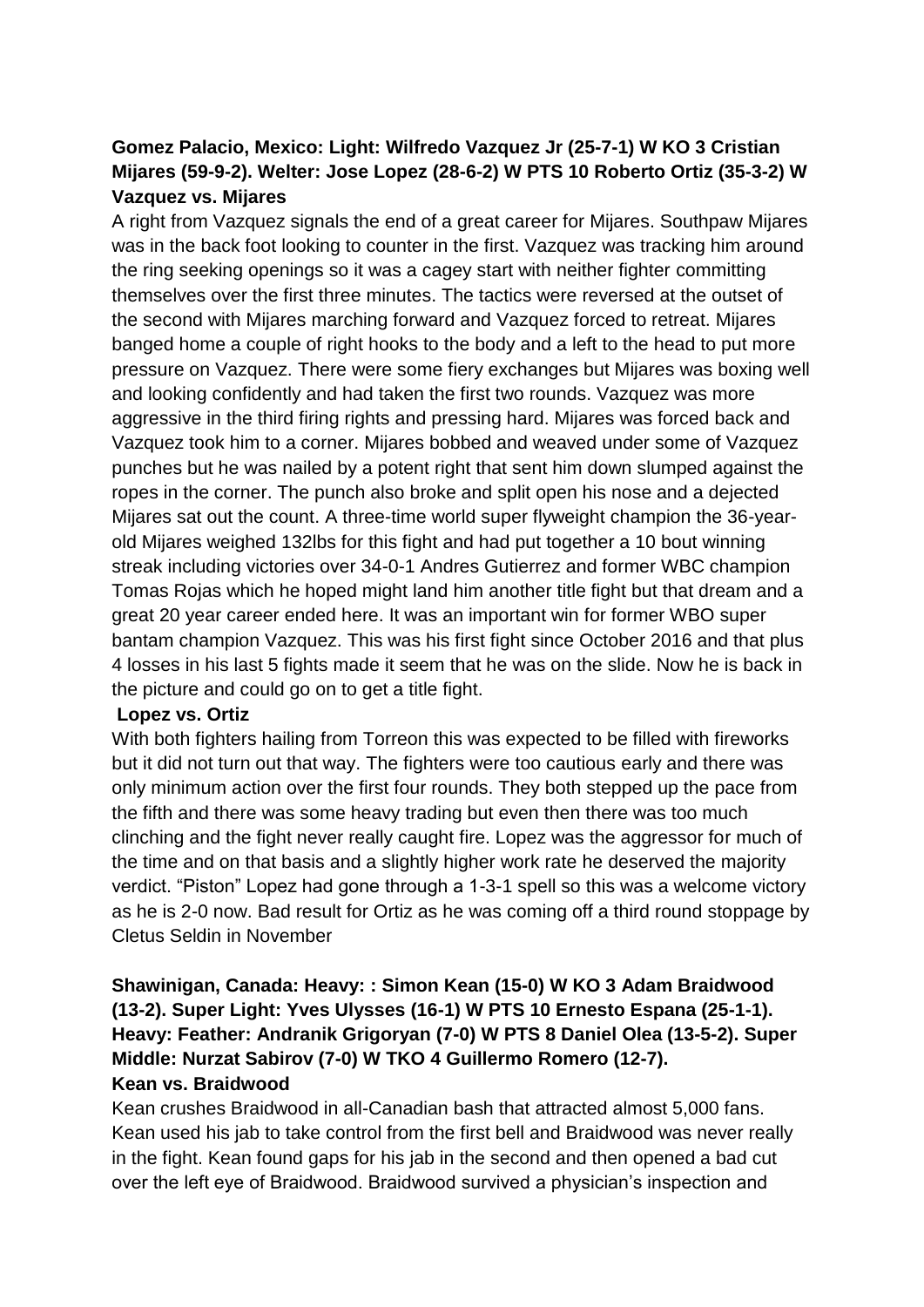became desperate in his attacks. In the third Kean was banging home his jab and some hefty rights. As Braidwood rumbled forward a left hook to the chin devastated him. He lost control of his legs staying upright but staggering wildly before heading across the ring with his back to Kean. He fell onto the top rope and was hanging half out of the ring. The referee sent Kean to a neutral corner and helped Braidwood to stand upright but even as he was doing that Braidwood's second was pushing a stool through the ropes even though there was still some time to go in the round and when Braidwood sat on the stool the referee waived the fight over. "The Grizzly" Kean gets win No 14 by KO/TKO and gobbles up the vacant WBC Francophone title. The 29-year-old former Olympic quarter-finalist has said he now wants to go for the Canadian title and then he really should step up to face stronger opposition. Braidwood had won his last 12 fights, 11 of them by KO/TKO but the 34-year-old former pro footballer with the Edmonton Eskimos lacked the speed and skill to match Kean.

## **Ulysses vs. Espana**

Yes statistics can lie-and often do. Espana had impressive looking credentials but was out classed by Ulysses as the Canadian boxed his way to a comfortable unanimous decision. Normally a cautious starter Ulysses took the fight to Espana early and had no trouble getting inside the jab of the much taller Venezuelan. Espana lacked the speed and power to be competitive and Ulysses dominated the action easily finding gaps and scoring frequently with heavy rights. It was a onesided fight with Ulysses winning all the way. Scores 100-90 twice and 99-91. The 29 year-old from Montreal lost his unbeaten tag when he was outpointed by Steve Claggett in October but had recovered well with a win over 21-0 Cletus Seldin in December. He collects the vacant WBC Fecarbox title and is rated IBF 14(13). The 6'0" tall 36-year-old Espana is the son of Ernest who was WBA lightweight champion and nephew of Crisanto Espana who won the WBA welter title by stopping Meldrick Taylor in 1992 and who lived for many years in Belfast. Espana Junior did not turn pro until he was 31. His opposition had been very low level with 16 of his victims never having won a fight and 5 only having won one fight.

## **Grigoryan vs. Olea**

Quebec-based Armenian Grigoryan gets easy win over Mexican Olea. Grigoryan is not a heavy punches and although he won every round and chased Olea all the way he never really looked like ending this one early. Scores 80-72 for Grigoryan from all three judges. At 5;4" he is small for the weight which may be a drawback as the opposition gets tougher. Olea was expected to do better as he had lots more experience and had defeated unbeaten Canadian/Filipino Marc Pagcliwangan on a previous visit to Canada

## **Sabirov vs. Romero**

Kazak Sabirov punches too hard for ancient Mexican Romero. After taking the first three rounds Sabirov lost a point at the start of the fourth for a low punch. When the action resumed he put Romero down twice and Romero's team threw in the towel. The 24-year-old Sabirov was in his first fight scheduled for eight rounds but instead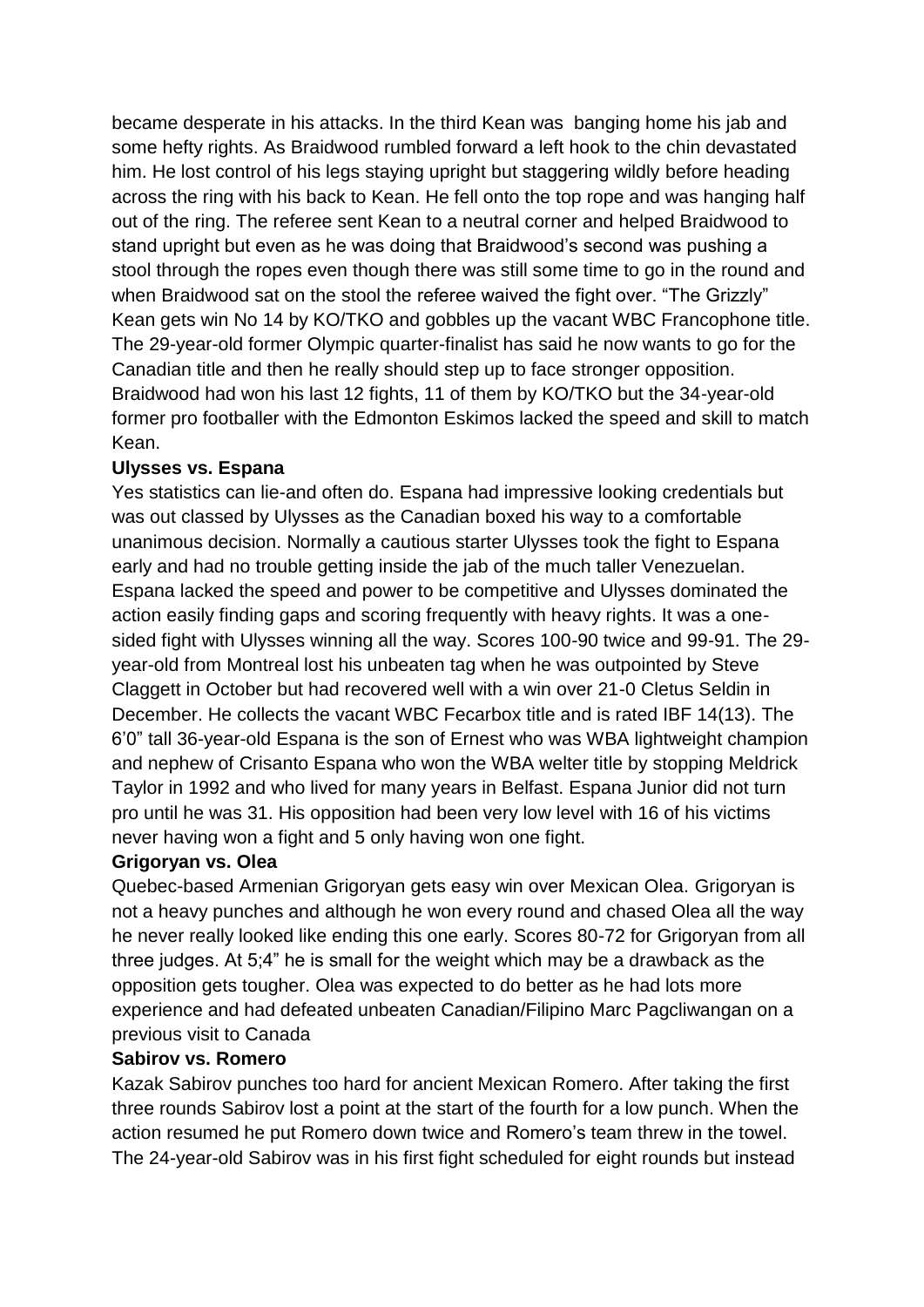of going the distance he gets his sixth win by KO/TKO. Romero, 40, is 0-3 in his last 3 fights-all in Canada.

# **Karlsruhe, Germany: Cruiser: Firat Arslan (43-8-2) W KO 1 Pablo Magrini (19-5- 1).Super Welter: Antonio Hoffmann (19-1) W PTS 12 Rafael Chiruta (15-40-1). Heavy: Michael Wallisch (19-0) W KO 1 Bernard Adie (16-7). Heavy: Marko Radonjic (11-0) W TKO 2 Davit Gorgiladze (17-13).**

## **Arslan vs. Magrini**

Early night for veteran Arslan as he blows away Argentinian inside a round. After marching forward behind a high guard to get close Arslan landed a big right to the temple and Magrini nose dived to the canvas face down and was unable to beat the count. The 47-year-old former interim WBA title holder wins the vacant Global Boxing Union title and will fight on looking for another shot at a major title. Magrini, 39, has now lost three in a row including being blitz in 30 seconds by Mike Perez in February.

## **Hoffmann vs. Chiruta**

The best fight of the night sees Angolan Hoffmann win the GBU title with close unanimous decision over defending champion Chiruta. The youth and speed of Hoffmann were the deciding factors as Chiruta pressed hard all the way. The early rounds were close but a hook from Hoffmann busted open Chiruta's nose in the sixth and Chiruta was docked a point in the seven for "unsporting behaviour". Chiruta rebounded from that injury and insult by sweeping the eighth, ninth and tenth rounds. Hoffmann was forced onto the defensive over the last two rounds but did enough to hold on to his lead. Scores 116-111, 115-112 and 114-113 for Hoffmann but a draw might have been a fairer result. German-based Hoffmann's only loss was on points against Canadian Steve Butler in 2016 and this is his sixth win since then. Despite his poor record the 37-year-old Spanish-based Romanian Chiruta can be a very tough customer on his night and was 6-1 in his last 7 fights including victories over 19-0 Amaro Dialo and 17-0 Reece Cartwright. This was the first defence of the GBU title he won with victory over Italian Davide Doria in November.

## **Wallisch vs. Adie**

A farcical excuse for a title fight sees Wallisch kayo giant Kenyan Adie. Wallisch quickly drove the 6'8" (204cm) Adie to the ropes and landed a series of head punches. Adie turned away going along the ropes and down and was counted out on his knees after just 40 seconds. Wallisch, 32, wins the vacant GBU title with his twelfth victory by KO/TKO. He has a good win over Fabio Turchi but other than that his opposition has been made up of the usual European collapsibles. Adie had previously challenged for the GBU cruiser title in 2015 when he was 196lbs. No weights given but he came in at 273lbs for a fight last year.

## **Radonjic vs. Gorgiladze**

With the show running late German based Montenegrin Radonjic was in a hurry to get this one over. He floored Gorgiladze within the first minute. Gorgiladze made it to his feet but was put down again by a body punch and only just made it to the bell. Radonjic was handing out punishment at the start of the second and the towel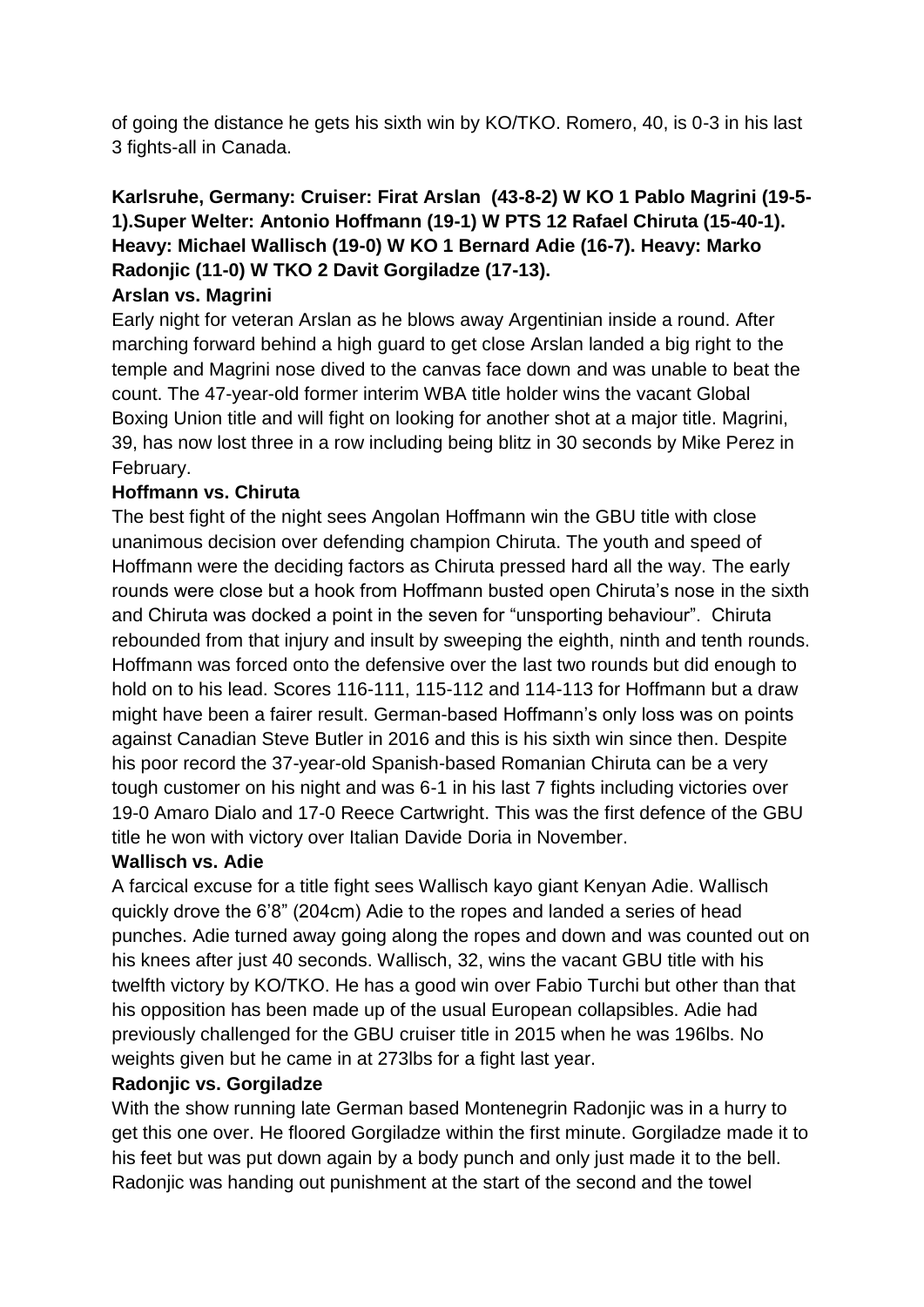quickly came flying in from the Georgian's corner. The 28-year-old Radonjic was making the first defence of the GBU Inter-Continental title and has won all eleven of his fights by KO/TKO but his opposition has been abysmal. He was a top level amateur competing at the World Junior and at the Senior Championships in 2009, 2011 and 2013 and also the European Championships in 2010, 2011 and 2013. He has been busy as a pro as this was his eleventh fight in twelve months. All twelve of Gorgiladze's losses have been by KO. No weights given but all you need to know about his conditioning is that he is 6'2" and weighed 282lbs in a losing fight in May

# .**Munich, Germany: Heavy: Marco Huck (41-5-1) W TKO 4 Yakup Saglam (40- 5,1ND). Heavy: Petar Milas (12-0) W PTS 10 Francesco Pianeta (35-4-1). Super Middle: Vartan Avetisyan (17-0-1) W PTS 12 Ruben Acosta (36-16-5).Light Heavy: Serge Michel (7-0) W PTS 10 Armenak Hovhannisyan (4-1). Huck vs. Saglam**

After back-to-back losses in big cruiser fights Huck moves up to heavy. Huck worked slowly but solidly in the first behind a stiff jab with Saglam launching some wide swings. Huck landed some heavy rights just before the bell. Saglam was more aggressive in the second and Huck had difficulty containing him. There was too much clinching and wrestling and again Huck landed heavily at the end of the round. Huck took control in the third and floored Saglam with a straight right. Saglam beat the count and despite landing more rights Huck failed to finish the fight then. In the fourth he landed two heavy rights to the head and Saglam dropped to his knees. He got up but the referee stopped the fight just as the towel was thrown in from Saglam's corner. Huck joint-promoted this show. He showed his power but was slow and looked flabby. Turk Saglam, 41, is very limited and loses on the rare occasions when he steps up.

## **Milas vs. Pianeta**

Newcomer Milas gets a useful scalp as he beats experienced Pianeta. The young Croatian was much quicker showing speedy footwork and good upper body movement. He was busier and his constant switching of guards had Pianeta confused. Southpaw Pianeta had some success here and there, enough to take a round or two but a confident Milas was dropping his hands and just bobbing and weaving under Pianeta's attacks and outscoring the Italian. Scores 99-91, 97-93 and 96-94 with the first two scores a better reflection of the action. The 22-year-old Milas was defending his IBO International title. The 33-year-old Pianeta was 28-0-1 at the start of his career before being stopped in six rounds by Wlad Klitschko in a challenge for the IBF/WBA/WBO titles in 2013. He has stayed active but inside the distance losses to Ruslan Chagaev and Kevin Johnson and this defeat have ended any chance of returning to high level action.

## **Avetisyan vs. Acosta**

Armenian "The Punch" Avetisyan wins the vacant IBO Inter-Continental title with narrow unanimous verdict over Acosta. Scores 115-113 twice and 115-114 with the much more experienced 39-year-old Acosta unlucky not to get at least a draw. **Michel vs. Hovhannisyan**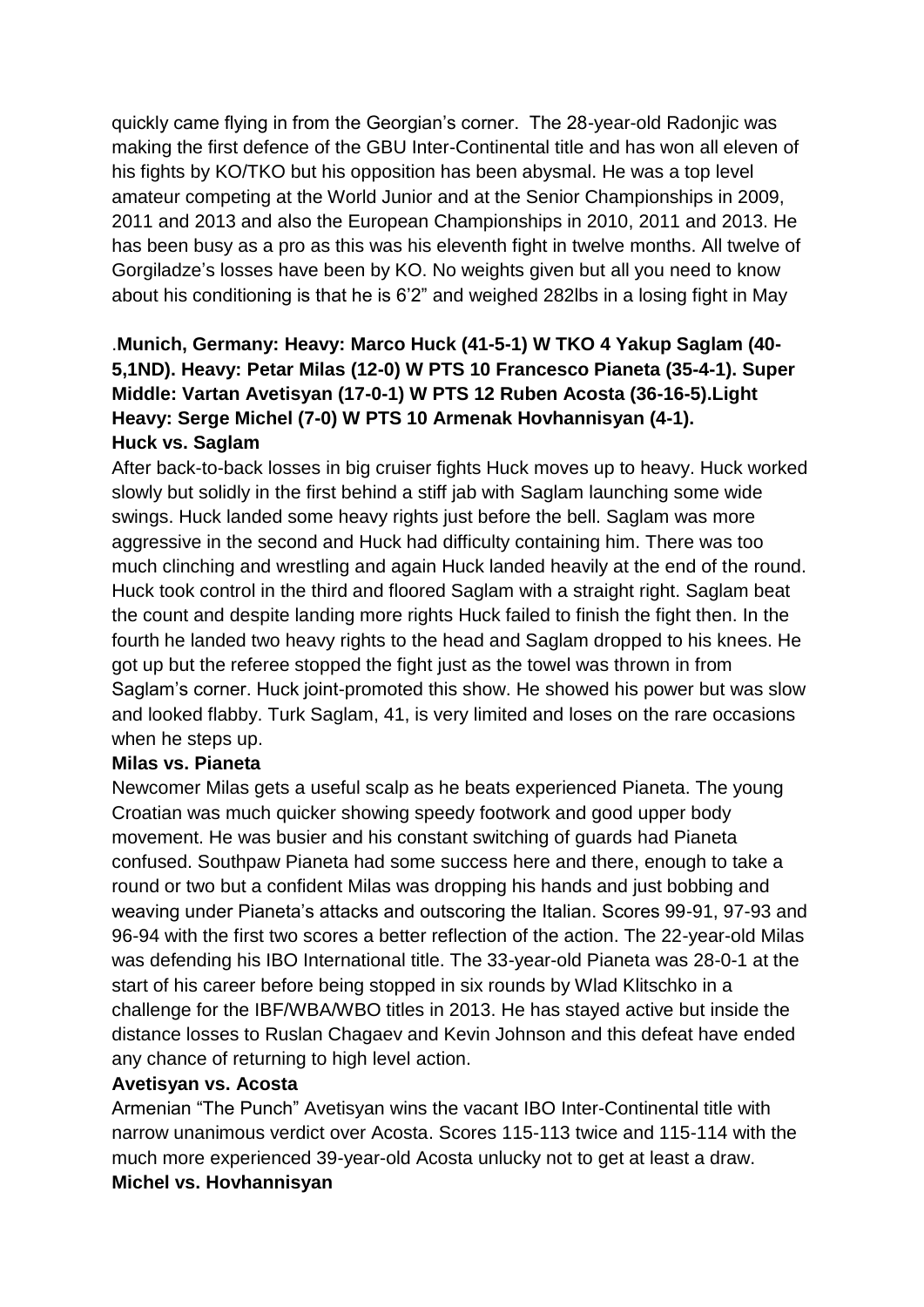"The Bavarian Sniper" Michel wins the vacant German International title with unanimous verdict over inexperienced Hovhannisyan. Michel floored Hovhannisyan twice with uppercuts in the second round but Hovhannisyan survived and was never really in trouble again. Michel kept trying to land that uppercut in subsequent rounds but in the end had to settle for going the distance. Scores 97-91 twice and 98-90 for Michel. The 29-year-old Russian-born Michel competed for Germany and the World Championships and 2016 Olympics.

# **Rafael Calzada, Argentina: Super Light: Jeremias Ponce (18-0) W KO 9 Damien**

**Yapur (15-10-3).** "Little Monzon" Ponce remains unbeaten and collects the Argentinian title with late kayo of champion Yapur. Ponce had height reach and power on his side and broke down and finished Yapur in the ninth. For the most part Ponce was content to use a strong jab and straight rights. He had Yapur down early but with a punch to the back of the head so no count was given but Ponce scored a legal knockdown in the fifth.. Yapur tried to work his way inside but was being caught with powerful counters and on the inside Ponce was scoring with solid left hooks. Yapur showed plenty of guts but was outgunned. In the ninth after Yapur had scored with a couple of body punches Ponce landed a vicious left hook and then a series of head punches driving Yapur into a corner and down with Yapur taking the full count on his rump propped up against the ring post. The 21-year-old Ponce makes it 12 wins by KO/TKO. He becomes the second youngest to win the national title in this division and adds this title to the WBA Fedebol and IBF Inter-Continental titles he already holds. He looks a good prospect. Yapur was brave but crude and loses the national title in his first defence.

#### **Berlin, Germany: Welter: Rico Mueller (23-2-1) W KO 3 Gabor Kovacs (28-12- 1).Super Welter: Robert Maess (22-1) W TKO 2 Mihaita Cosma (0-19).** 10

## **Mueller vs. Kovacs**

Mueller pads his record with kayo win over young Hungarian southpaw Kovacs. Mueller, 30, goes to 17 wins by KO/TKO. The self-managed German, who is trained by former European champion and WBA title challenger Michel Trabant, makes it three wins since losing in nine rounds to Jeff Horn in 2016. Kovacs, 21, turned pro at 17 and has crammed 41 fights into four years as a pro. This is his seventh loss by KO/TKO.

## **Maess vs. Cosma**

This "fight" really hits a new low. German Maess with 19 wins by KO/TKO going in against Cosma who had lost every one of his fights by KO/TKO. Maess goes to 20 wins by KO/TKO and Romanian Cosma has yet to last four rounds in any fight. The Bund Deutsch Berufsboxer should be ashamed of themselves for approving such a horrible travesty.

## **Hamilton, Canada: Welter: Jessie Wilcox (10-0-2) W TKO 1 Juan Garcia (21-7-**

**2).** Home town fighter Wilcox halts Garcia inside a round. The Canadian jumped on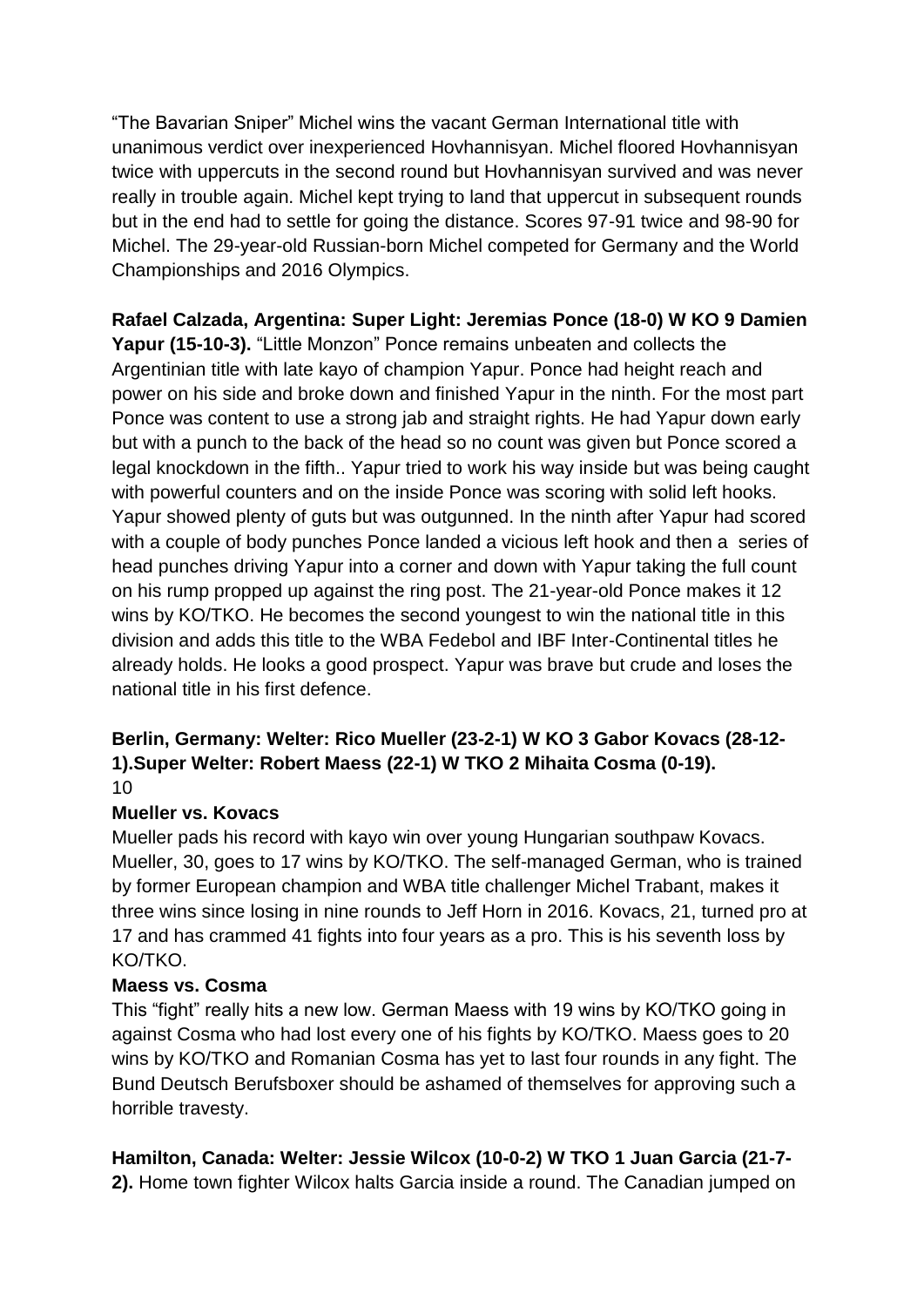Garcia early pinning him to the ropes and unloading to head and body. Garcia managed to slide along the ropes but Wilcox followed and landed some over hand rights and left hooks and the referee stepped in and stopped the fight with Garcia protesting strongly. The 26-year-old Wilcox wins the Canadian International title with his sixth win by KO/TKO. Poor Garcia is no 0-5 in visits to Canada.

# **Warsaw, Poland: Cruiser: Andrzej Fonfara (30-5,1ND) W TKO 5 Ismayl Sillah (25-6). Cruiser: Michal Cieslak (17-0,1ND) W RTD 5 Dusan Krstin (8-10). Fonfara vs. Sillah**

Fonfara puts on a mixed performance but gets the win. Fighting up at cruiser for the first time Fonfara made a fast start shaking Sillah with a right hook in the first. Sillah made a better start to the second landing some hard shots of his own and a clash of heads saw Fonfara cut over his left eye. However late in the round a right from Fonfara floored Sillah. The Ukrainian got up and had no trouble staying out of trouble to the bell. Sillah rebounded to have a good third slotting punches through Fonfara's defence scoring with some hard lefts and deepening the cut over Fonfara's left eye. The fight was close over the fourth although the judges saw it differently with two having Fonfara ahead 49-45 and the third was a better reflection of the action at 47- 47. In the sixth a hard right from Fonfara had Sillah in trouble and Fonfara trapped him in a corner and was landing shots to head and body forcing the referee to halt the fight. The 30-year-old Chicago-based Pole was having his first fight in his home country since his pro debut in 2006. He was in the ring for the first time since losing to Adonis Stevenson for the WBC light heavy title a year ago and will now be looking to make his mark at cruiser. Sillah, 33, was being tipped as a future champion when he won his first 19 fights but a stoppage defeat against Denis Grachev and a second round kayo by Sergey Kovalev in a WBO title fight ended those hopes and he is now 2-4 in his last 6 fights.

#### **Cieslak vs. Krstin**

Cieslak wins but not impressively. He was too anxious to get an inside the distance victory and forgot his boxing with Krstin probably edging the first round. To add to Cieslak's problems Krstin was elusive focused very much on defence and did a lot of clinching. Cieslak landed plenty in the third and Krstin resorted to spitting out his mouthguard to buy some time. The referee deducted a point from Krstin for holding in the fourth. Cieslak stepped up the pressure in the fifth landing more, including a few to the back of Krstin's head and the Serb retired at the end of the round claiming an injury. Eleventh win by KO/TKO for Cieslak but his opposition has not been of sufficient quality to get him into the EBU ratings. Krstin, 23 is 2-6 in his last 8 fights.

## **Doncaster, England: Super Bantam: Jason Cunningham (24-5) W PTS 10 Paul**

**Economides (21-8).** Cunningham wins the BBB of C Central Area title with very close decision over champion Economides. The referee carded this one 96-95 to southpaw Cunningham. A welcome win for Cunningham after consecutive losses against Reece Bellotti and Jordan Gill. Twice a Commonwealth champion Cunningham was dropping back down to bantam having ranged from super fly to